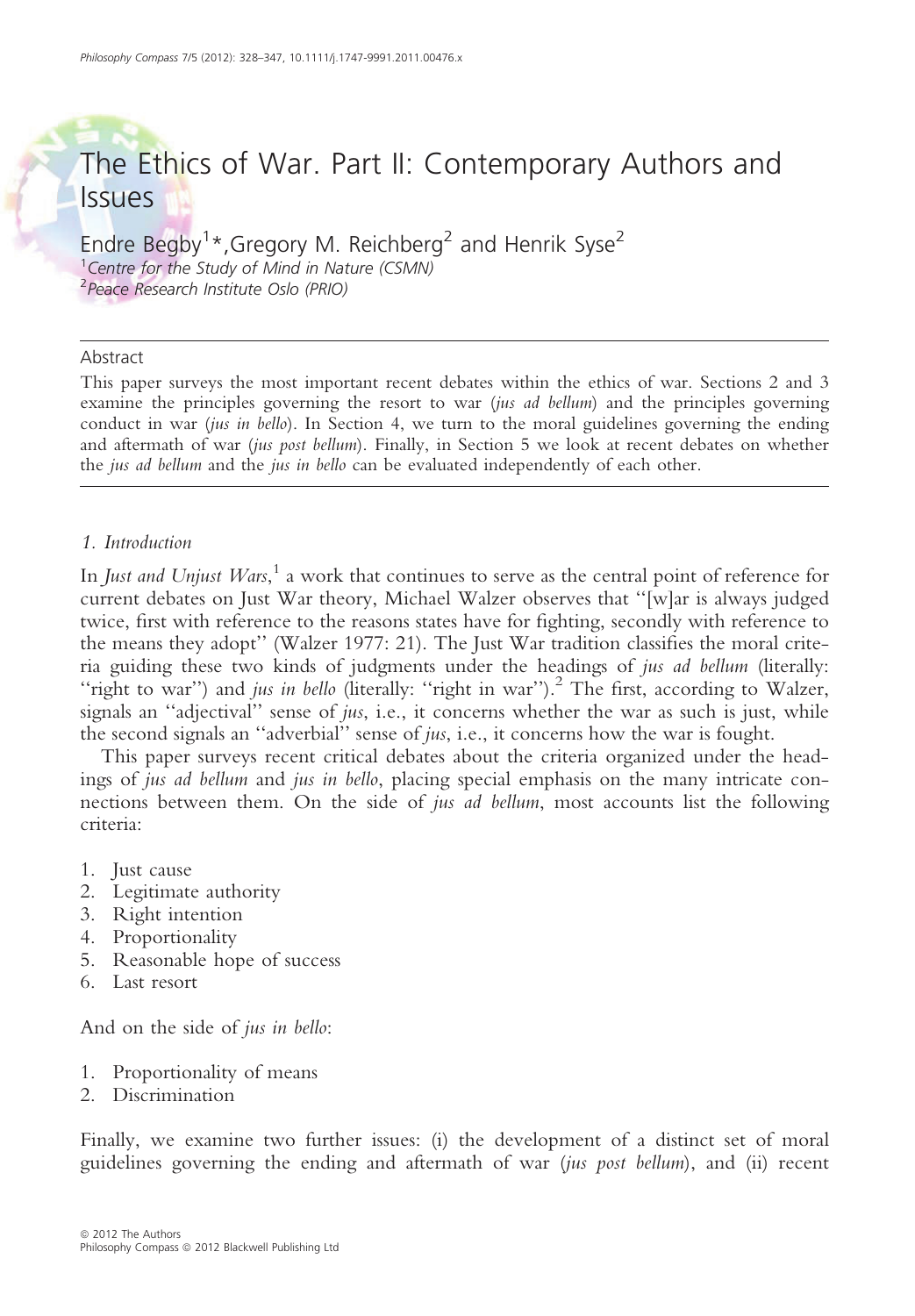arguments to the effect that the criteria of *jus ad bellum* and *jus in bello* cannot, as has been widely supposed, be evaluated independently one from the other.

# 2. Jus ad bellum

## 2.1. JUST CAUSE

Although it is a commonplace within Just War theory that no war can be just unless all of the above criteria are satisfied, there is an important sense in which pride of place is held by the criterion that armed force should never be employed without *just cause*: if the criterion of just cause is not satisfied, then no other ad bellum criteria will even come into play.

However, this leaves open the question of precisely what is to count as providing just cause for war. Over the centuries, the set of recognized just causes has expanded and contracted considerably. Walzer (1977) advocates a very restrictive conception of just cause, according to which national self-defense against territorial aggression constitutes its paradigm, and *prima facie* its only, instance.<sup>3</sup> Moral justification for *humanitarian intervention* to prevent genocide, massacre, or enslavement is accepted reluctantly, as a matter falling outside the proper domain of Just War theory.<sup>4</sup>

The key philosophical question about intervention concerns its apparent threat to state sovereignty. At stake is the question whether a state's claim to sovereignty should be assessed independently of the degree to which it honors and protects the rights of its citizens (what Walzer (1980) calls the question of ''the moral standing of states''). Walzer (1977, and to some extent Rawls 1999) holds that it is, and accordingly favors a robust presumption against intervention even with respect to states that deny a wide range of political rights to their citizens. Others (most forcefully, perhaps, Luban 1980a,b) have taken issue with this view, arguing that states have no moral standing except as they represent the rights and interests of their citizens.<sup>5</sup>

It seems safe to say that these days, especially following the Rwandan genocide in 1994, consensus has swung toward the latter position and that humanitarian intervention is now almost universally recognized as providing a possible just cause for armed force.<sup>6</sup> However, substantial disagreements persist about questions such as (i) just which cases are grave enough to warrant intervention; (ii) who can rightly undertake such interventions<sup>7</sup>; and (iii) what the aim of a humanitarian intervention should be: merely to stop the atrocities, or – as sometimes seems necessary – to seek regime change and deeper politicalinstitutional changes as well.<sup>8</sup>

Since the US-led invasion of Iraq in 2003, the question of preventive war has come to occupy much attention.<sup>9</sup> Commentators are virtually unanimous in their condemnation of that invasion (at least on those grounds – others believe it might be justified under a wider understanding of the mandate for humanitarian intervention; under the heading of regime change for democratization<sup>10</sup>). The first move here is usually to distinguish between *preventive war* and *pre-emptive strikes*.<sup>11</sup> The latter, involving strikes to halt an imminent attack, is widely, if reluctantly, accepted as a legitimate extension of the right of self-defense.12 A preventive war, by contrast, attempts to stop a state from building a threat-potential in the first place. Nonetheless, if most commentators agree on the importance of the distinction, they also recognize that the distinction can be hard to draw in practice. Perhaps the most important issue is this: granted that war to prevent a regime from building a threat-potential is unjustified, can it nonetheless become justified in light of that regime's past history?<sup>13</sup> For instance, it is conventionally accepted that one may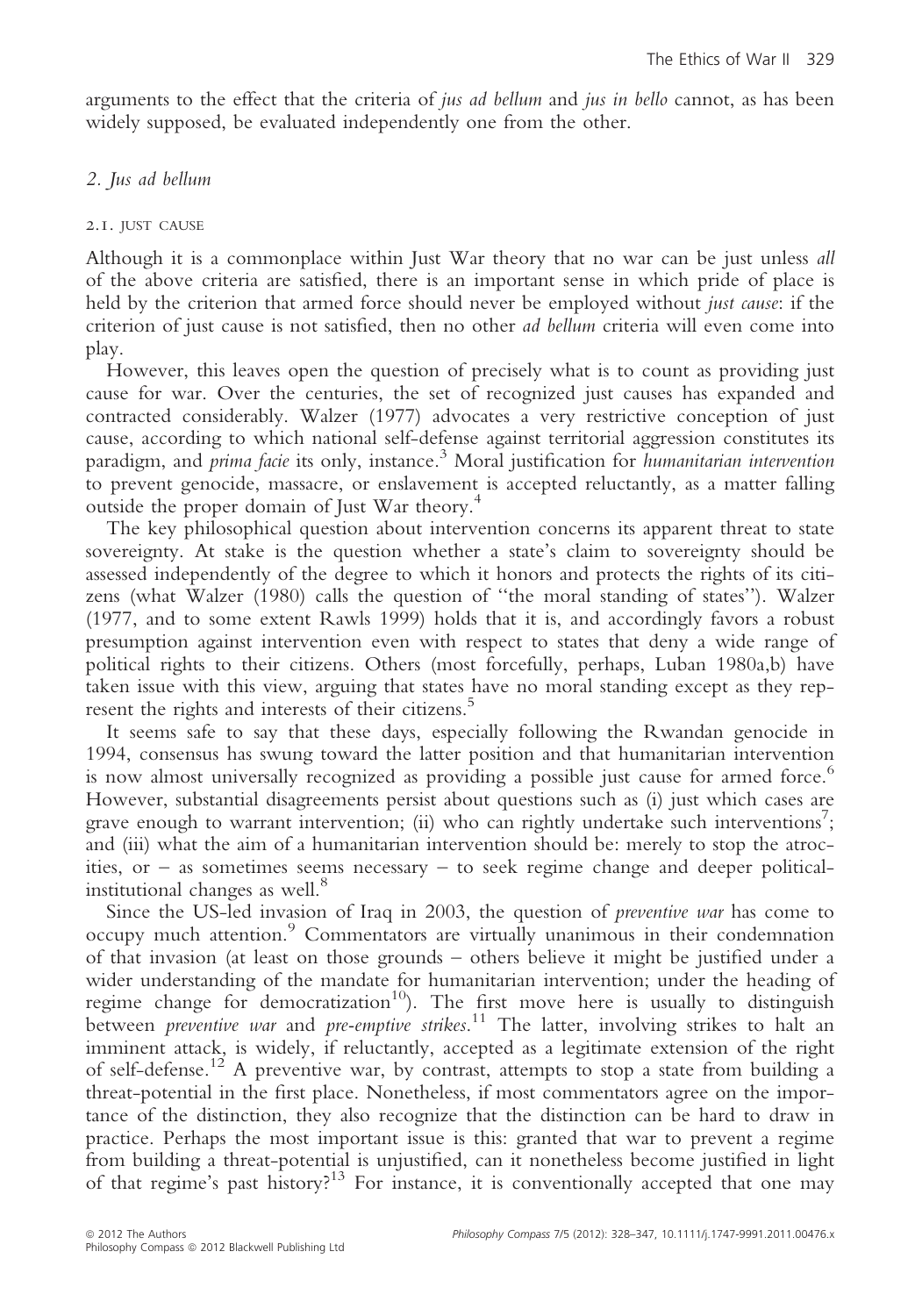forcibly disarm an enemy in the closing stages of a just war to seek reassurance against future aggression. Yet if that enemy succeeds in rearming after a short period, why should it not be permissible to disarm them again?

Finally, where these discussions concern whether or how to expand the set of recognized just causes, David Rodin has questioned whether the Just War tradition has successfully provided any theoretically cogent moral justification for the employment of military force at all, even for the favored case of national self-defense.<sup>14</sup> The right of national selfdefense is usually presumed to be grounded in the right of personal self-defense.<sup>15</sup> Yet, Rodin argues, there is no good argument which will bridge the gap between personal self-defense and national self-defense in the way that the tradition presumes. National self-defense is neither a collective expression of personal self-defense, nor in any relevant sense analogous to personal self-defense. Rodin uses this argument as the platform for a wide-ranging critique of the moral and legal underpinnings of Just War theory.<sup>16</sup>

A different set of debates bears on what we may call conceptual questions concerning just cause. For instance, McMahan and McKim (1993) offer as a refinement of the traditional category of just cause, a distinction between sufficient and contributing just causes. Sufficient just causes are those which, on their own, can justify the resort to war. By contrast, contributing just causes add to the justification of a war only conditionally on the supposition of a sufficient just cause. For instance, self-defense against aggression is usually taken to constitute a sufficient just cause. By contrast, our interest in deterring future aggression cannot, on its own, justify the resort to war.<sup>17</sup> However, once we have a sufficient just cause, it seems that we can legitimately pursue deterrence. Deterrence may, in this sense, provide a contributing just cause of war, according to McMahan and McKim. This line of thinking is supported by analogy to the theory of punishment: we cannot punish anyone merely in order to deter future offenses. But once an offense has been committed, deterrence can legitimately feature as a consideration in weighing punishment.

The question raised by McMahan and McKim might, however, be better put by reference to the traditional distinction between just cause and right intention (more about this below): assuming that debates were to terminate in an agreement about the set of (sufficient) just causes. Now, given such a just cause, could a state rightly pursue further war aims than those that justified the war in the first place? To borrow McMahan and McKim's own words, the issue at stake is not properly about the range of conditions which can justify the resort to war, but rather about the range of goals ''that it can be permissible to pursue by means of war'' (McMahan and McKim 1993: 502). This is precisely a question about right intention.

McMahan (2005) points out several important lacunae in the received view of just cause. For instance, the received view presumes that just cause is a matter to be settled, as it were, before the war starts. But as McMahan points out, the conditions which justify a war may change along the way, in such a way that the question of just cause must be asked continuously during the pursuit of the war, not just before starting the war. <sup>18</sup> For instance, a just cause may arise during the course of a war unjustly started and a war justly started may cease to have a just cause once its objectives have been achieved.<sup>19</sup>

Finally, it is worth pointing out that in all of the above, it is assumed (usually without comment) that states alone can possess just cause for war. One may certainly ask why this should be so: is it the case that sub-state political communities, though they may be aggrieved, may never possess just cause? This issue is best raised under the heading of legitimate authority, to which we now turn.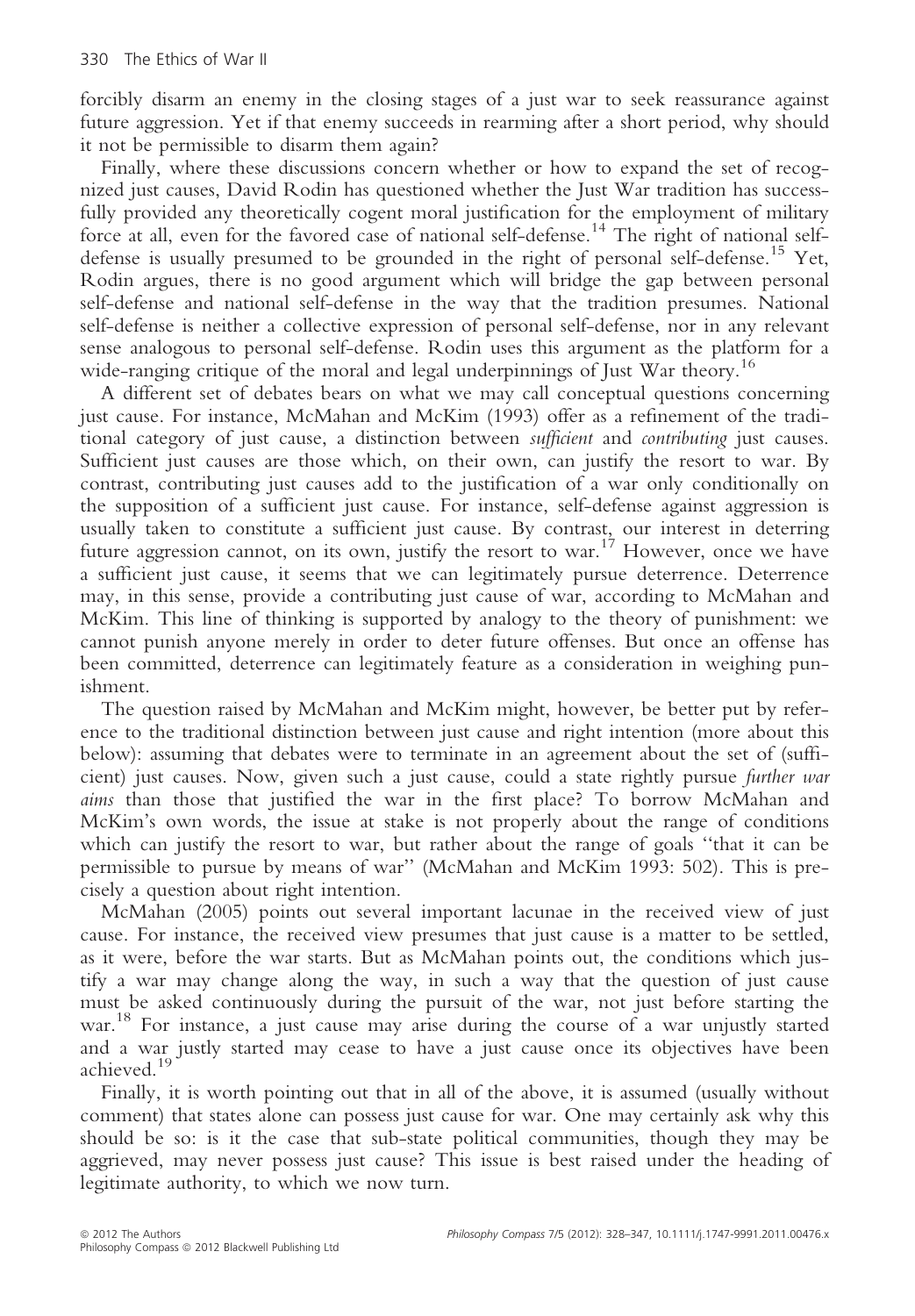#### 2.2. LEGITIMATE AUTHORITY

The criterion of legitimate authority states, not very helpfully, that only an entity possessing legitimate authority can instigate war. In the tradition, this provision was introduced to ensure that only the highest political authority in charge of the common good could instigate wars, thereby discouraging private wars between feudal lords or roving bands of criminals. On the received contemporary interpretation, the criterion of legitimate authority entails that only states – governments – can rightly instigate wars.<sup>20</sup>

As noted above, a serious problem attaching to this criterion is whether non-state actors may possess war powers. To some extent, philosophers' reluctance to tackle this question may owe to an implicit conceptualization of war as  $-$  by definition  $-$  an inter-state matter: civil war is war in name only, a matter of domestic politics, and as such not subject to the war convention. The Walzerian paradigm strives to be uncompromisingly legalist and statist in its approach, stooping to recognize intra-state affairs only in its grudging recognition that one state may have just cause to intervene on behalf of another state's tyrannized populace, as in humanitarian intervention. But even here, it grants war rights only to the would-be intervening state. The separate issue of whether repressed citizens themselves can rightly take up arms is usually not addressed. This is surely not satisfactory: ethicists should have something to say about conditions under which groups suffering from severe human rights violations can be entitled to take up arms against the agents of such repression (e.g., their government or the militants of a persecuting ethnic group).<sup>21</sup> This is a largely neglected area in contemporary Just War theory and one which in light of recent events, e.g., the Arab Spring, calls out for further analysis.<sup>22</sup> Once this question is raised, however, other questions of wider political ramification follow in its wake: for instance, when, and under what conditions, should the international community recognize the claims of national minorities to separate statehood? What powers should it be willing to put behind this recognition?

The question of legitimate authority in the context of humanitarian intervention is much discussed in the contemporary literature. Many hold that it would be best all things considered if this authority were to reside with the UN (or a reformed UN, or some less ethically challenged and more effective successor organization).<sup>23</sup> Alternatively, they hope for stable regional alliances. At the same time, they recognize that there are few good such international organizations around. When the need is severe or acute, the authority should fall to willing and able bystander states, provided they are guided by the right intention, and not simply, say, striving to maintain regional hegemony.

But this opens up a further problem, namely the need for prolonged presence and institutional reform which follows in the wake of many interventions.24 Who has the authority to guide and oversee these processes? To some critics, these issues raise the specter of colonialization and protectoracy, casting shadows over the whole enterprise of intervention.25 Wherever we stand on such issues, it is clear that the intervening state(s) might lack the resources – military, economic, political, and, frankly, moral – to oversee such processes. This might deter effective interventions, even in cases where such interventions would be both possible and desirable. The problem of intervention, then, encompasses at least two distinct political-institutional problems: (i) the lack of efficient and authoritative institutions to undertake the interventions where and when they are needed, and (ii) the lack of efficient and authoritative institutions to guide the reconstruction process once the intervention is complete in its military aspect.<sup>26</sup> Most commentators agree that such institutions are sorely needed, and that granting authority to bystander states is merely the least of bad options. But few have any substantial or realistic proposals for how such institutions might be brought into existence.<sup>27</sup>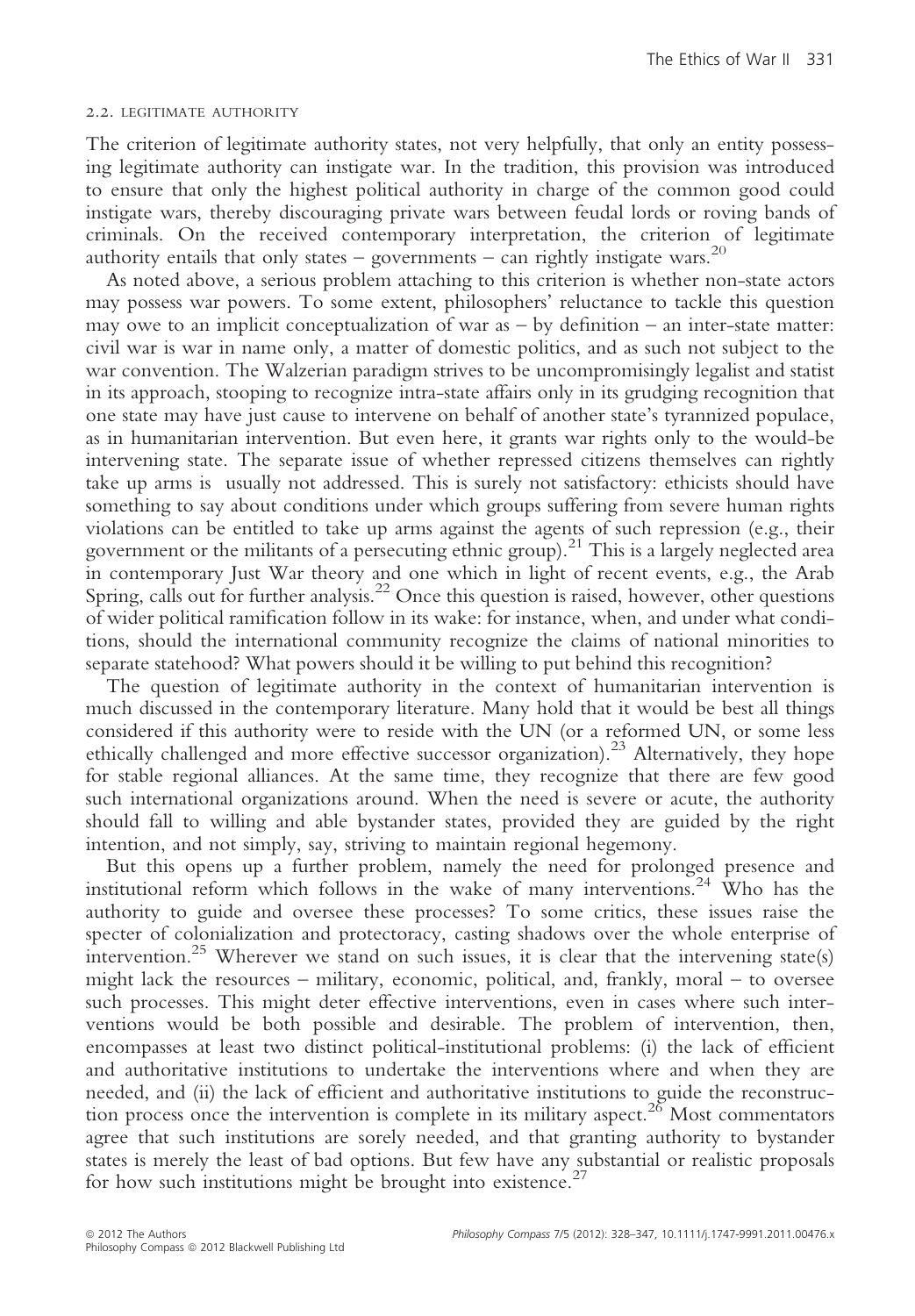### 2.3. RIGHT INTENTION

The requirement that states resorting to war must be guided by the right intention receives relatively little discussion today. It is not hard to see why: traditional understandings of the criterion which look to the agent's inner moral rectitude have no clear application to contemporary politics.<sup>28</sup> As Walzer (2002a) argues: "A pure moral will doesn't exist in political life, and it shouldn't be necessary to pretend to that kind of purity.'' Moreover, there may have been a time when decisions to go to war were taken by individual persons – princes or magistrates. Today, however, deliberations about going to war typically involve large corporate bodies such as governments: yet we lack a cogent theoretical or practical sense of what it is for such corporate bodies to be guided by a particular right intention.

But there is more substance to the criterion of right intention, as is suggested by our discussion of just cause above. As we saw, a state may possess just cause, yet use it as a pretext to pursue its war for unrelated reasons, such as the aim of maintaining regional hegemony or seizing the opportunity to oust a competitor in natural resource trade. Such a state would, according to the received picture, be engaging in an unjust war despite having a just cause. The criterion of right intention, then, excludes the use of war as an instrument for the pursuit of unrelated political ends.

Such verdicts are relatively straightforward when the unrelated political ends are clearly nefarious. They are considerably harder when these are ends we might otherwise approve of. (This, we suggest, is the appropriate venue in which to pose McMahan and McKim's question about sufficient and contributing just causes.) Thus, we may ask whether a state, in addition to seeking to rectify the injustice that provided it with just cause, may also use the war, for instance, to force democratization or improvements in the offending regime's human rights record. McMahan and McKim (1993) insist, reasonably in our view, that certain further war aims are permissible, specifically those that hinder the offending state's ability to commit similar offenses in the foreseeable future. Thus, pursuing deterrence and disarmament might be compatible with right intention even though they do not provide just cause in their own right. $^{29}$ 

In an important sense, then, the criterion of right intention bears on the legitimate range of war aims, and thus, differently put, with the setting of conditions for surrender. Here there are at least two issues to consider: (i) that the conditions for surrender should be limited and reasonable (under most circumstances, the demand for unconditional surrender or relinquishment of sovereignty is widely deemed incompatible with right intention); (ii) that political leaders should specify what the aims of the war are, so that the enemy will know what constitutes defeat, and the public will have something by which to judge the success of the war.<sup>30</sup> All too often in our day, political leaders find it convenient to reset or redefine war aims as they go along, thereby citing only the war's just cause, and possibly some longterm nebulous aims such as democratization or achieving regional stability. Witness, for instance, how pundits were not quite able to say whether the United States was still at war in Iraq after the transition from Operation Iraqi Freedom to Operation New Dawn. Such uncertainty contributes to the erosion of the distinction between war and other forms of international political action, a matter of great concern to Just War theory.

### 2.4. PROPORTIONALITY

In its basic form, the proportionality criterion says that although a state may possess just cause, the war will not be just unless it is proportional to the wrong that it seeks to set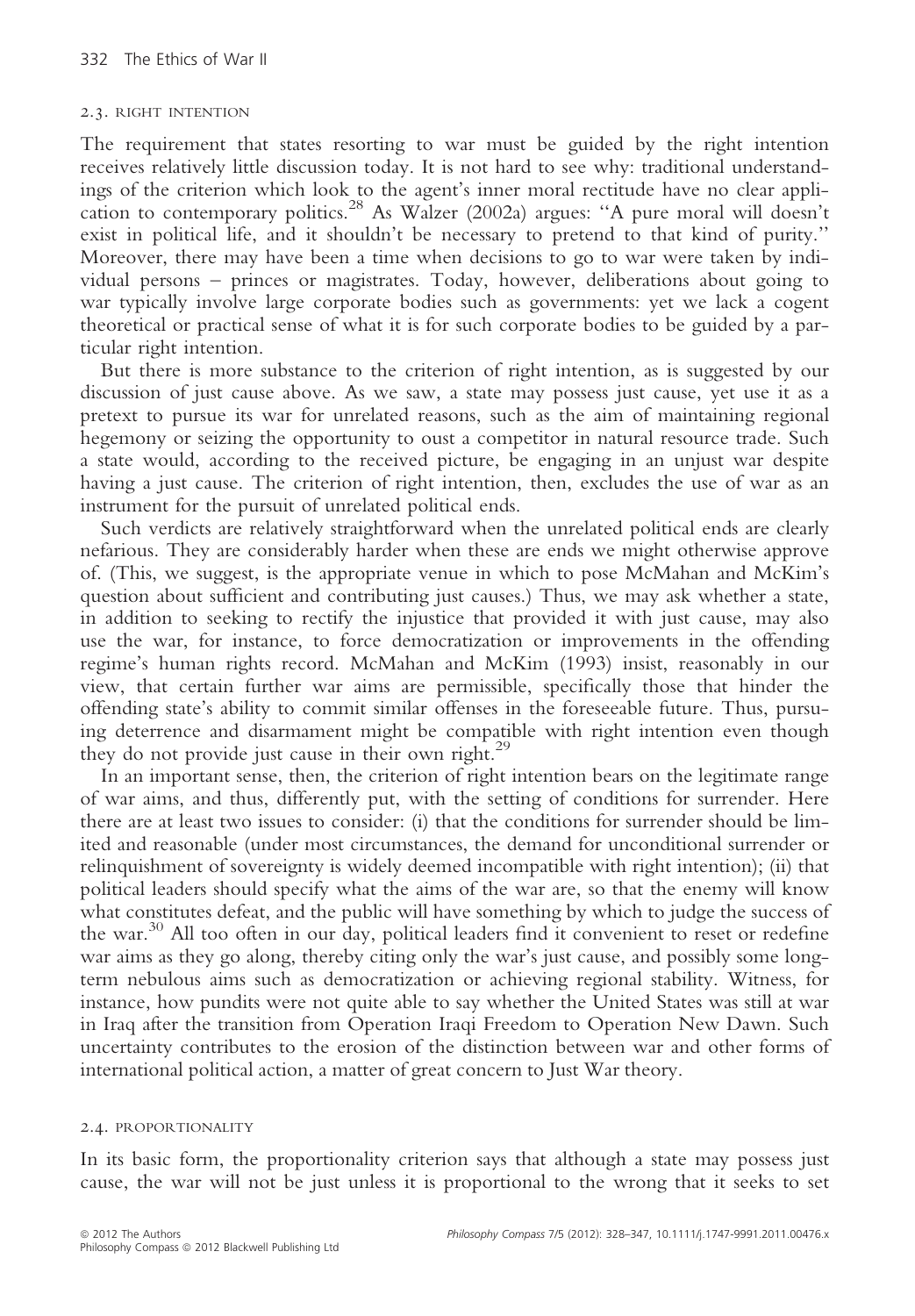right. $31$  It is akin to, but not identical to, the requirement which jurists and some philosophers place under the heading of ''necessity.'' The difference between the two criteria is not a matter of settled doctrine. For lawyers ''[n]ecessity is commonly interpreted as the requirement that no alternative response be possible,'' while ''[p]roportionality relates to the size, duration and target of the response."<sup>32</sup> The same author acknowledges, however, that "[i]t is not clear how far the two concepts can operate separately."<sup>33</sup> Taking up this issue from a philosophical perspective, Thomas Hurka maintains that necessity is in fact derivative on considerations of proportionality: ''the proportionality condition considers the relevant benefits and harms of a war or act considered on its own, while the necessity condition compares the result of that calculation with the results of similar calculations for relevant alternatives, allowing a choice only when its balance of benefits to harms is better than that of any alternative."34

Proportionality considerations are relevant to the moral assessment of (i) the armed force which is intentionally directed at an adversary, and (ii) the harm which will unintentionally, yet foreseeably, fall on non-combatants as a result of waging war even for a just cause. Jeff McMahan terms these ''narrow'' and ''wide'' proportionality, respectively. It is the latter that is most often mentioned in contemporary philosophical discussions of ad bellum proportionality. Frequently cited examples are the Soviet invasions of Hungary (1956) and Czechoslovakia (1968). These invasions might certainly have provided just cause for military interventions by Western powers. But in light of the political background and the overshadowing threat of nuclear conflagration – which would likely have resulted in millions of causalities throughout Europe and beyond – such interventions could not but appear highly disproportionate.<sup>35</sup> McMahan argues, however, that narrow proportionality (observing due measure in the intentional targeting of enemy combatants) should have as integral a place in Just War reasoning as the standard accounts of ''collateral" or side-effect harm.<sup>36</sup> For instance, some have maintained that the full-scale invasion of Afghanistan by the United States and its allies, quite aside from the collateral harms that followed, was a disproportionate response to the wrong which had been committed by the Taliban regime in allowing a terrorist organization to plan the 9/11 attacks within its borders.

In an important paper, Thomas Hurka (2005) points out that it is not clear, on the face of it, which range of goods and evils are to be weighed in the proportionality calculus. He criticizes what he takes to be the standard view,  $37$  according to which all good and bad consequences of a war are to be reckoned in order to determine whether a war is proportionate. Arguing (it seems) in terms of narrow proportionality,<sup>38</sup> Hurka points out that this cannot be right: for instance, if a war can be expected to have positive economic effects, this might be a good consequence, but not one which should count in its favor in determining whether to go to war. Hurka accordingly argues that the proportionality calculus must be restricted so that only those goods which are related to the war's just cause (in which he includes both sufficient and contributing just causes, as per McMahan and McKim 1993) should count on the positive side. By contrast, no such restrictions hold on the negative side: *all* of a war's negative consequences should count in determining its proportionality.

A further complication involves finding the appropriate baseline for comparison when determining the proportionality of resort to war. It is widely agreed that the comparison baseline would have to involve some range of counterfactuals.<sup>39</sup> This opens the door to many forms of epistemic uncertainty. Moreover, there is considerable uncertainty as to precisely what counterfactual information to include. For instance, as David Mellow (2006) points out, an unrestricted comparison baseline would render the proportionality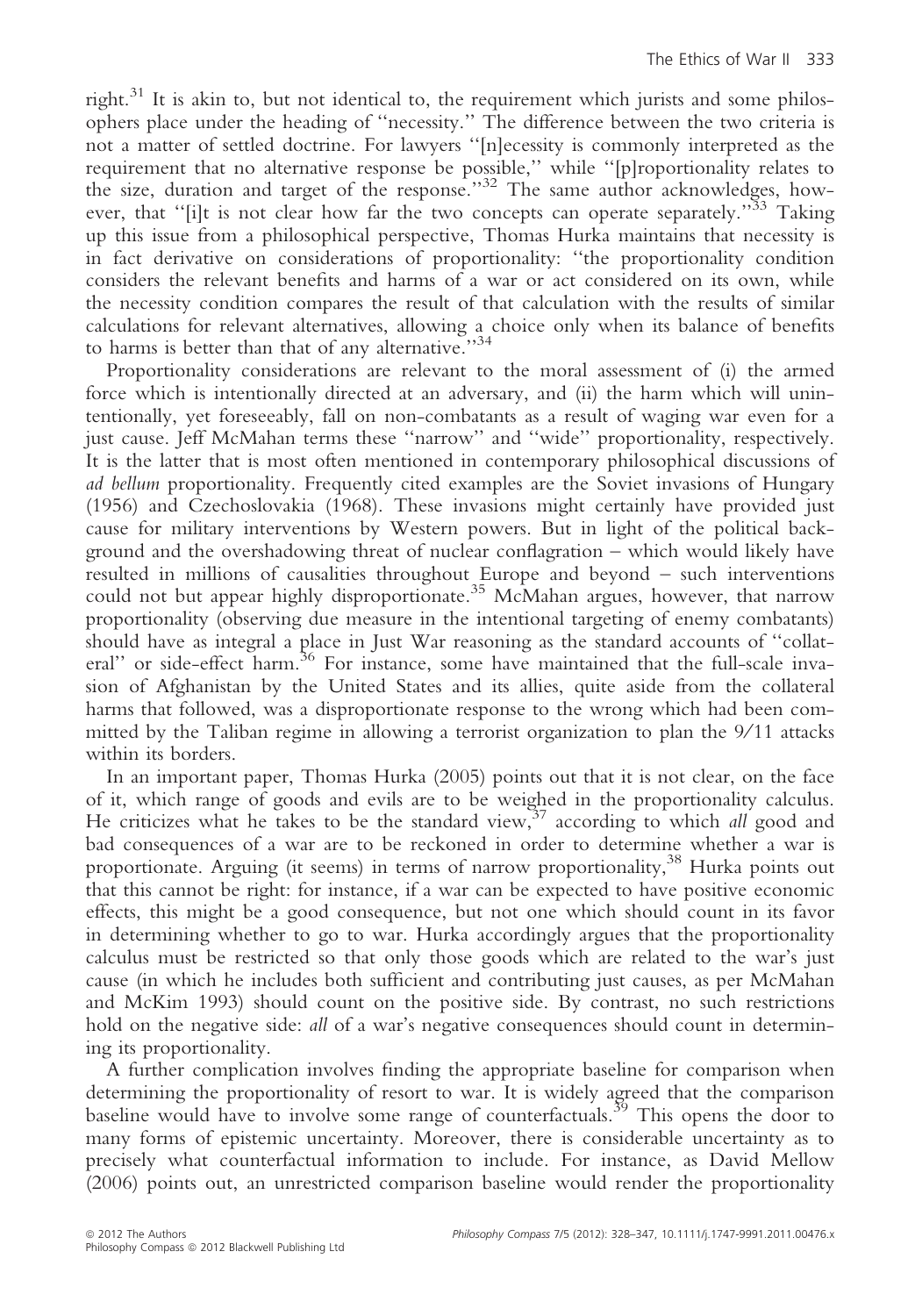criterion sensitive to what state leaders would do if they had not chosen to intervene. But this would entail that whether an intervention is proportionate is determined in part by how morally scrupulous these state leaders are in other respects. Accordingly, Mellow (2006: 444–6) calls for a ''morally qualified counterfactual baseline.'' In Thomas Hurka's summary, we ''should compare the net effect of war with that of the least beneficial alternative that is morally permitted'' (Hurka 2008: 130).

The above considerations apply most clearly to intervention scenarios. It may be harder to see why proportionality should constrain the exercise of self-defense against territorial aggression. However, invasions of outlying or inessential territories, perhaps territories retained after colonial exploits, are sometimes cited as examples. One such case is the Falklands war of 1982, which might be deemed disproportionate without in any way drawing into doubt that the UK had just cause in virtue of Argentina's aggression on British territory. On the other hand, the Thatcher government cited the need to deter future such aggression elsewhere. As suggested above, this connects the proportionality criterion with the question of right intention: assuming that deterrence can never provide just cause in its own right, may it nonetheless be part of a right intention of a war otherwise possessing just cause, thereby influencing the proportionality calculus?

One outstanding issue, not well covered in the literature, concerns the fact that war inflicts death and suffering also on one's own people, civilians or soldiers, and not just on the enemy. Thus, some 250 British soldiers died in the Falklands for the speculative aim of deterring future aggression. Such losses should be factored into the proportionality calculus, even in the case of national self-defense. Assume, for instance, that Norway's leaders understood that they had no reasonable hope of success in defending the country against the German invasion in 1940. It would seem, then, that the Norwegian government would have violated the proportionality criterion had they thrown large numbers of their own soldiers into a futile war of defense, however much they would still have had just cause.<sup>40</sup>

## 2.5. REASONABLE HOPE OF SUCCESS

This last point also frames the debates about the idea that just war requires a reasonable hope of success: this criterion is fundamentally constrained by considerations of proportionality and vice versa. Reasonable hope of success restricts states from undertaking futile military initiatives, whether because they lack the means to prosecute a war successfully, or because, although possessing such means, they are unable for political reasons to deploy sufficient force to get the job done. This underscores a point not often recognized in philosophical reflections on just war: that in undertaking a war, a state may substantially wrong its own citizens, and not just other states. In this connection, Suarez maintained long ago that reasonable hope of success has particular pertinence in wars of choice. Force can rightly be used to assist an ally or to aid a foreign people under severe repression only when success is prudently assured. Otherwise it would amount to a reckless waste of soldiers' lives and national resources. By contrast, when war is forced on a state, for instance by virtue of an invasion which aims at occupation and political subservience, the standard of what counts as ''reasonable hope of success'' will naturally be set much lower, as the consequences of failure will be proportionately more severe.<sup>41</sup>

There are yet further sources of complication. For instance, it is clear that whether a state has reasonable hope of success in self-defensive action depends in large part on what just means it has at its disposal. We might take the traditional Just War criteria to specify the limits of such means. However, Walzer discusses the possibility of a supreme emergency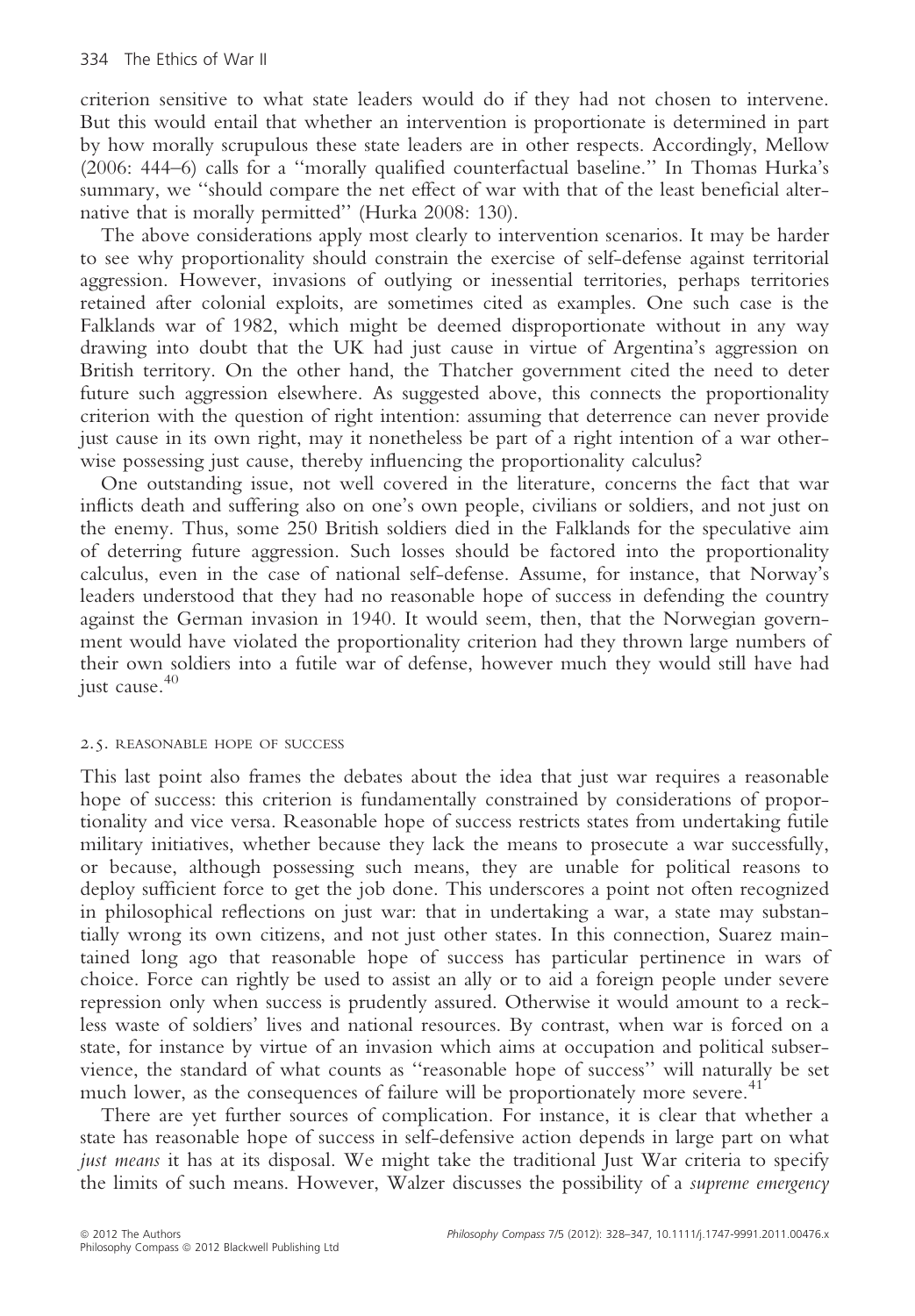exemption, to which nations might be entitled when ''faced with a threat of enslavement or extermination'' (Walzer 1977: 254). This exemption would override a whole host of ad bellum and in bello restrictions in one fell swoop. Clearly, then, what counts as a just means, and thereby as reasonable hope of success, will differ dramatically if we accept that states may be entitled to a supreme emergency exemption. (Needless to say, the doctrine of supreme emergency is one of the most controversial aspects of Walzer's theory<sup>42</sup>; it will be discussed further below, in connection with the *in bello* requirements of proportionality and discrimination).

A final question concerns the epistemic uncertainties moderating the ''reasonable'' part of ''reasonable hope of success.'' A state may launch itself into a war with the hope that its cause will resonate with wider world powers (say via mass media and the internet), prompting diplomatic pressures or even third-party intervention. But this hope is hostage to fundamentally contingent and unpredictable circumstances, such as what else is currently occupying the world's attention, how charismatic one's leaders are, etc. Thus, a state may not have a reasonable hope of success at the start of the war, but see that its fortunes may change in ways that have little to do with military might or classic strategy. (The same applies, mutatis mutandis, to sub-state actors, if we recognize these as potentially having war powers in the first place.)

## 2.6. LAST RESORT

Usually included among the criteria of just war is the requirement of ''last resort,'' according to which a state may not undertake a war unless it has first exhausted all its non-war options. Appeal to this criterion was prominent in debates leading up to the 2003 invasion of Iraq. Many commentators agreed that the international community had just cause against Iraq,<sup>43</sup> but argued that the proposed invasion would come too soon, and that more time should be given to negotiations and economic sanctions. Thus, according to these critics, the invasion of Iraq failed on the criterion of last resort, however much there may have been just cause.<sup>44</sup>

While the criterion of last resort certainly has important applications, it is also widely recognized as being problematic, both in theory and in practice. For instance, Michael Walzer notes that the criterion cannot be interpreted literally, on pain of making war ''morally impossible'': ''[W]e can never reach lastness, or we can never know that we have reached it. There is always something else to do'' (Walzer 1992: 88). Additionally, while it might be sound general advice to seek diplomatic solutions before waging war, some situations would seem to require swift action, seizing the strategic opportunity when it presents itself. $45$  This may be especially pertinent in cases of humanitarian intervention, where the masses of people under threat may not have time to wait until, e.g., a sanctions regime takes effect. Moreover, in some cases the effects of sanctions may arguably be more dramatic and less discriminate than those of limited military strikes.<sup>4</sup>

To get around these objections it has sometimes been proposed that the last resort criterion should be re-formulated as the demand that all reasonable non-violent options should be *seriously considered* by any actor entertaining a resort to armed force. And such options may be rejected in favor of armed force only when they are reasonably deemed unrealistic or too costly (in humanitarian or resource terms). In an important sense, then, the criterion of last resort is meant to capture part of the idea that one should not resort to war unless circumstances render it necessary. The criterion's primary weakness is that it captures this in a way which renders it hostage to the psychological resources of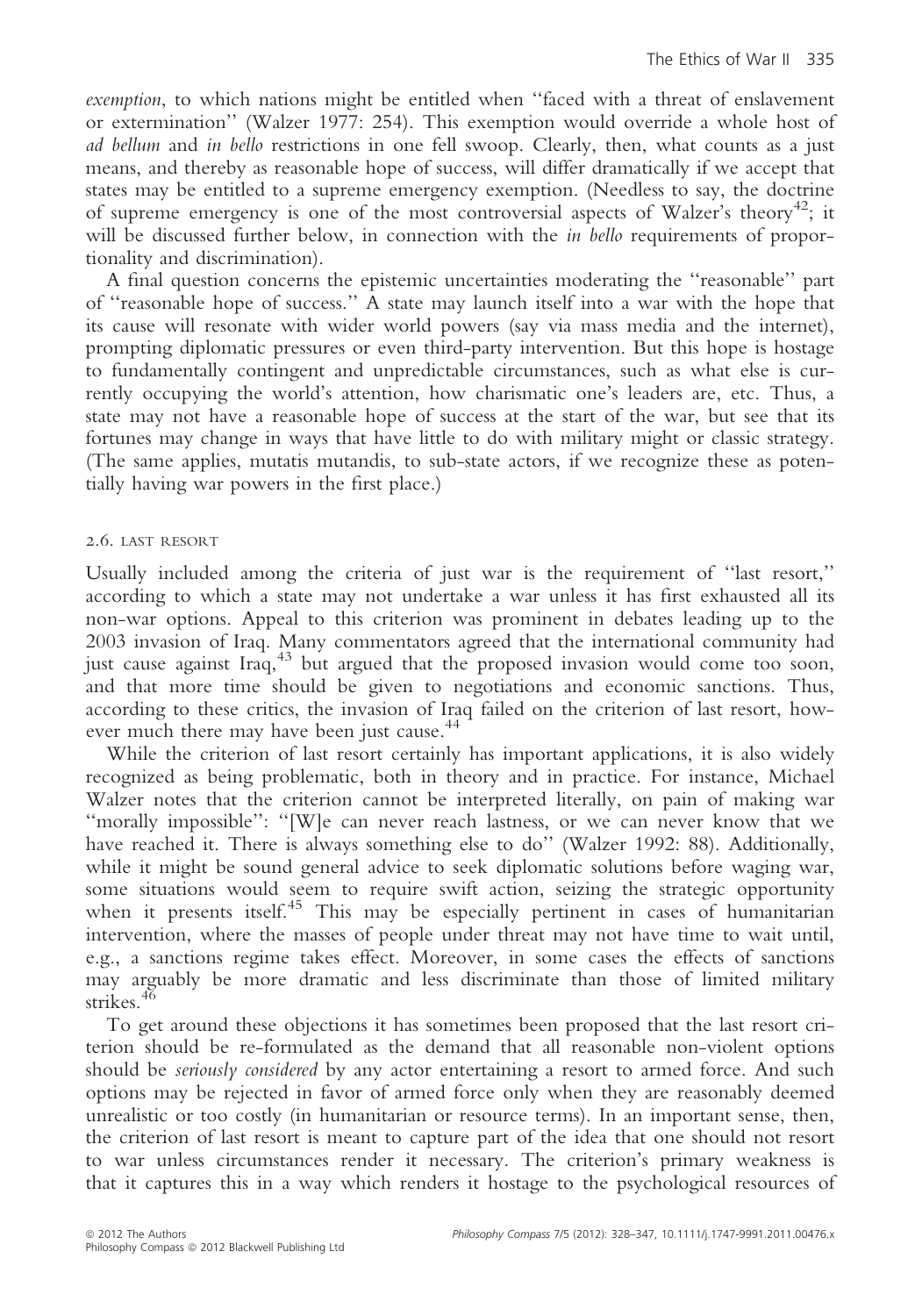political and military leaders. Thus, at best, ''last resort'' seems more a prudential rule of thumb than a hard and fast criterion of just war, since it bears not on an objective necessity to be determined, but rather on the requirement to engage in a mental act of a certain kind, namely deliberation about non-violent alternatives. It is altogether possible that political leaders will seriously consider these alternatives but nonetheless err in failing to see that, in this particular case, they could indeed achieve their just end without war. Arguably, however, substituting for last resort a criterion of objective necessity would introduce problems of its own. First, as applied to non-omniscient decision makers working under time-pressure, a criterion of truly objective necessity might simply be too stringent. Second, and as suggested above, it is not hard to imagine cases where limited military strikes, while not strictly speaking necessary, might still be vastly preferable to non-military options on broader prudential grounds.

# 3. Jus in bello

This concludes our review of the *jus ad bellum* criteria. On the *jus in bello* side, discussion is largely focused on two criteria, proportionality and discrimination. Analysis reveals that the two criteria are interestingly interconnected, and that it is impossible to give a full account of each in isolation from the other.

# 3.1. PROPORTIONALITY OF MEANS

According to this criterion, we should not employ more force than is necessary to achieve our strategic end, or more force than is warranted by that end. These two dimensions of the in bello proportionality criterion enjoy a degree of independence: the first requires us to use only such force as is necessary; the second requires us to ask whether the end is important enough to warrant the level of force that would be necessary.

Although this proportionality criterion is clearly distinct from its ad bellum namesake, much of the same analysis applies, particularly concerning constraints on narrow proportionality: determining the proportionality of a particular action is not a matter of simply weighing all of an action's good and bad consequences. Rather, only those good consequences which are conducive to our legitimate war aims will count in the proportionality calculus. By contrast, all of the action's bad consequences count. $47$ 

The proportionality criterion is frequently invoked in discussions about the moral status of specific classes of weapons such as cluster munitions, anti-personnel landmines, and nuclear, chemical, and biological weapons. It is not clear, however, that proportionality is necessarily what is at stake here. Instead, it might be more relevant to ask whether these weapons are prohibitively indiscriminate, inasmuch as they will tend to harm civilians as much as soldiers. The point can be illustrated in terms of Walzer's supreme emergency exemption, according to which ordinary rules of war may be overridden in circumstances where the very survival of one's political community and way of life is at stake.<sup>48</sup> In such cases, this exemption might sanction the use of whatever weapons are necessary to achieve our ends. It is tempting to think that Walzer's supreme emergency exemption involves laying aside all in bello restrictions whatsoever.<sup>49</sup> But this cannot be right: for the argument is precisely that under circumstances of extreme duress, the use of such weapons may indeed be proportionate. By contrast, the argument from supreme emergency makes no attempt to disguise the fact that such weapons will still be nondiscriminatory.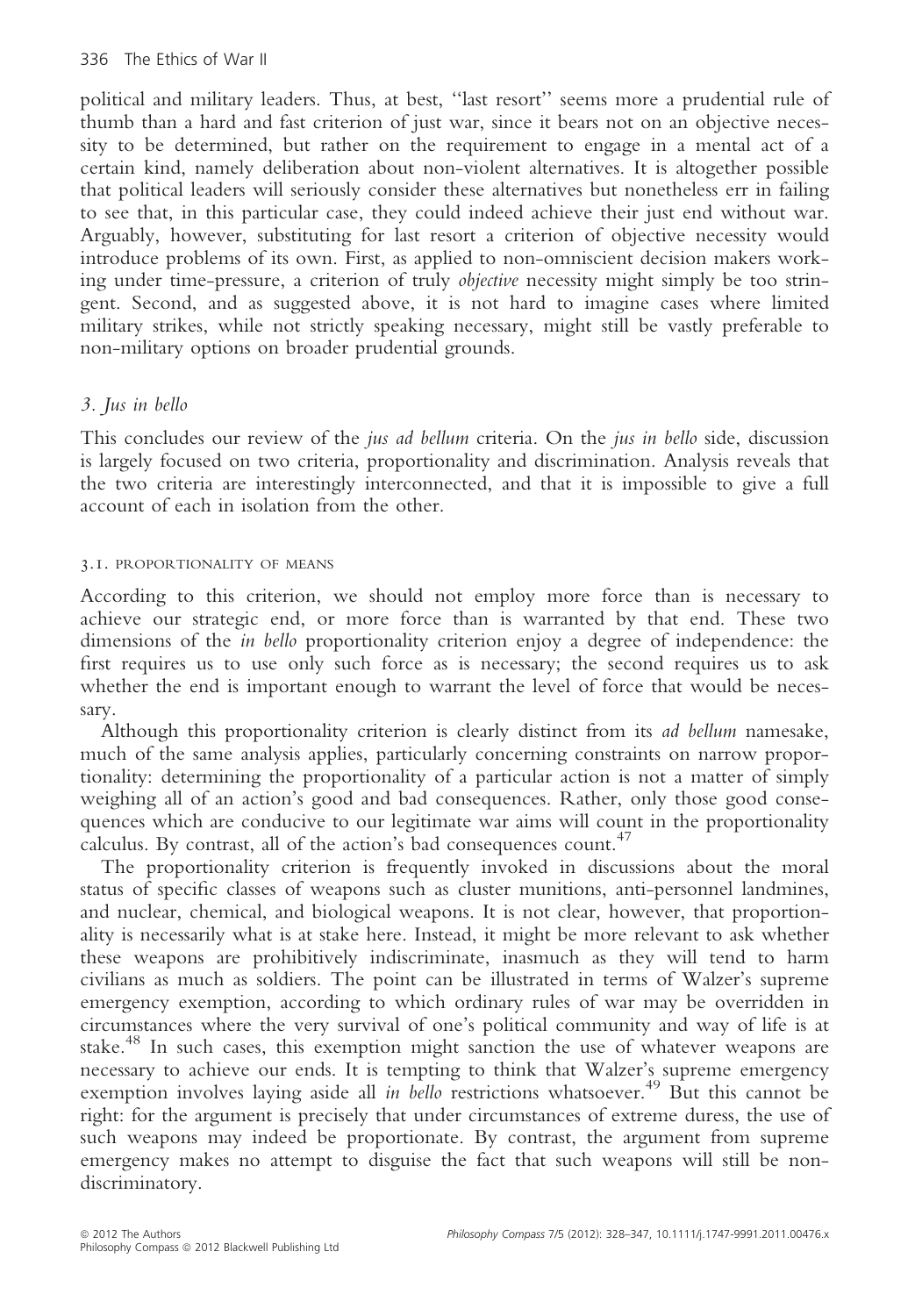Thus, the real question about supreme emergency is whether any military end is important enough to allow the proportionality requirement to override fully the discrimination requirement. In this sense, questions about proportionality shade off into questions about discrimination. But as we shall see, central applications of the principle of discrimination also crucially involve questions of proportionality.

## 3.2. DISCRIMINATION

The criterion of discrimination says that only combatants can be targeted in a just war. Thus, it is also referred to as the principle of non-combatant immunity.<sup>50</sup> However, while non-combatants may not be targeted as such, it is generally accepted that we can legitimately pursue such actions as will foreseeably result in harm to them. This is what is referred to as the doctrine of double effect (or sometimes, the principle of side-effect harm). Its importance to classical Just War theory can hardly be overstated. $51$  For instance, Aquinas is often read as maintaining that lethal acts of private self-defense are permissible only in light of the doctrine of double effect: I may not intend to kill my assailant, though I may (under the right conditions) justifiably use such force as will foreseeably result in his death.<sup>52</sup> But here, questions of proportionality once again come into play: for I cannot use more force than is necessary to repel him. I cannot kill him, if there are non-lethal ways of pacifying his threat. Thus (and to bring the point back to the ethics of war), the level of side-effect harm that follows from bombing, say, a munitions plant in a suburban area must be proportionate to the importance of the aim we seek to achieve, and must be necessary for achieving that end. Thus, considerations of proportionality lie at the heart of the criterion of discrimination.

The doctrine of double effect raises exceptionally thorny philosophical issues, most of which fall outside the scope of this survey.<sup>53</sup> An important recent paper is Kamm (2004), which purports to offer a justification for terror-bombing of non-combatants, by providing counter-examples to the principle of discrimination and the doctrine of double effect. Kamm's putative counter-examples all appear to take the following form: assume the permissibility of a plan for tactical bombing resulting in the foreseeable-but-unintended deaths of a large number of civilians, as covered by the doctrine of double effect. Now assume that we could achieve the same tactical result by intentionally targeting one civilian. Kamm argues that the second course of action would be no less permissible than the first. On this view, direct targeting of civilians can sometimes be justified, in contravention of the principle of discrimination.

However, while Kamm's argument highlights complex issues concerning the theoretical standing of the principle of non-combatant immunity, its practical significance is debatable. More applicable concerns about the principle of non-combatant immunity are raised in recent papers by Jeff McMahan (2010) and Cécile Fabre (2009).

McMahan's starting point is a recent trend in the conduct of war, whereby political and military leaders seek to minimize risks to their own soldiers, thereby exposing noncombatants to comparatively higher risks.<sup>54</sup> This problem was brought to public attention during the 1999 intervention in Kosovo, where NATO chose to bomb from high altitudes in order to shield their own fighter planes from anti-aircraft missiles, but thereby also increasing the level of expected side-effect harm.

Virtually everyone accepts that modern war must involve some trade-off between risks to combatants and risks to non-combatants. Under the heading of ''double intention,'' Walzer argues that the ethics of war requires not just that we intend no harm to noncombatants, but also ''a positive commitment'' to reduce even side-effect harm: so far as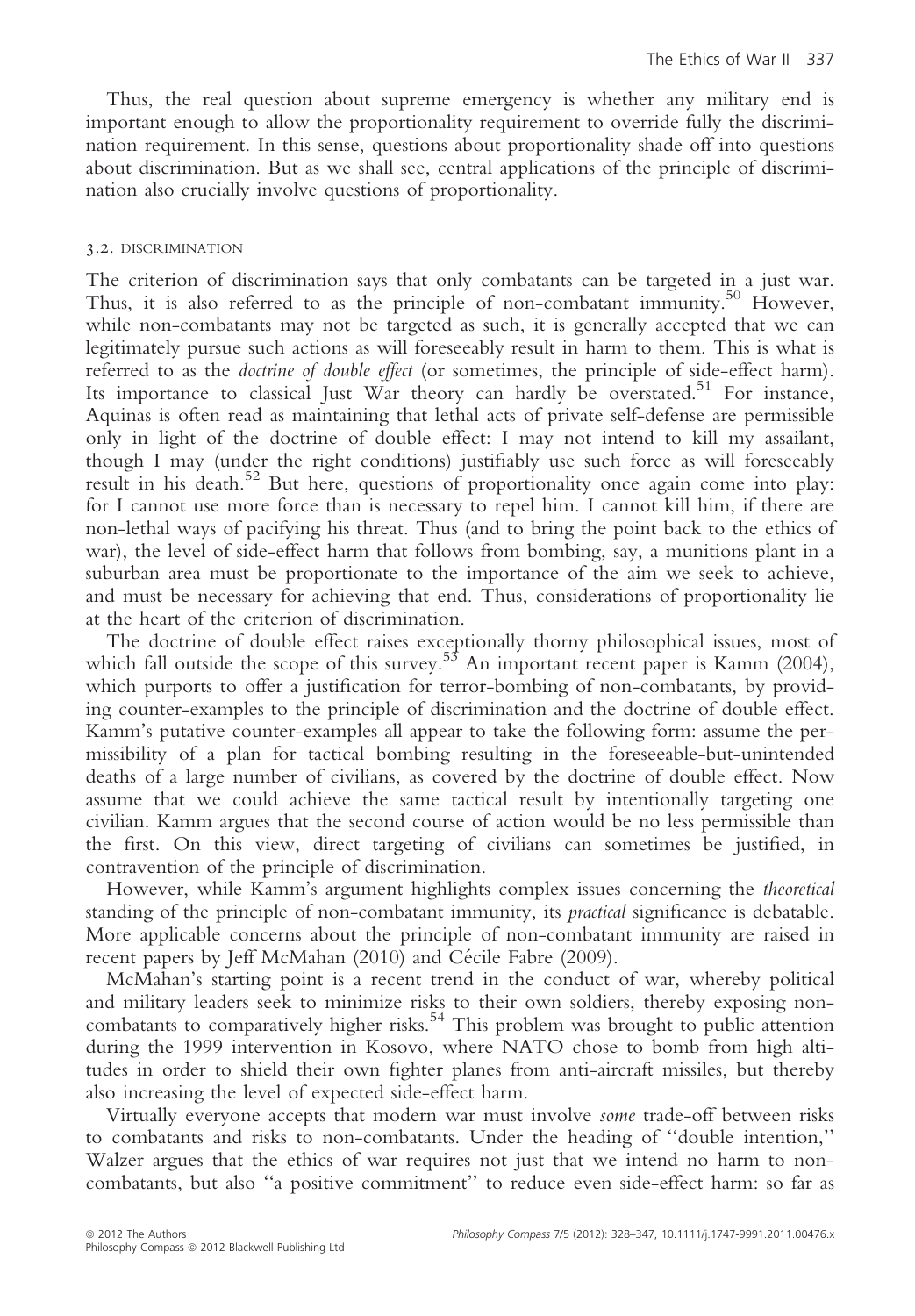is possible, the risks of military operations should be borne by military personnel (Walzer 1977: 156). McMahan's point is that the justified trade-off point need not be constant across all types of military operations. Certainly, in intervention scenarios such as Kosovo, we can distinguish between non-combatant beneficiaries and non-combatant bystanders. It is not unreasonable, argues McMahan, and indeed appears to garner support from more general moral intuitions, that those who stand to benefit from some risk-filled operation be asked to shoulder some of these risks themselves.<sup>55</sup> By contrast, it would be immoral to shove some of this risk onto mere bystanders. McMahan concludes (2010: 364) that immunity cannot have its source in non-combatant status alone, since its application varies with different classes of non-combatants. We are not convinced, however, that this is the correct conclusion to draw from the argument: the argument concerns not immunity as such, but the proportionality component of the doctrine of double effect. What it shows is that proportionality thresholds for side-effect harm may be significantly lower in the case of non-combatant beneficiaries than in the case of non-combatant bystanders.

Where McMahan's paper concerns indirect harm to different classes of non-combatants, Fabre (2009) discusses the permissibility of direct targeting of non-combatants. Her starting point is the fact of increasing civilian involvement in  $-$  and contribution to  $$ wars. She reports an emerging consensus according to which some non-combatants may be targeted as such, namely those that directly contribute to the war effort, for instance munitions workers.56 By contrast, welfare workers such as medical personnel are held to be immune from targeting. Fabre questions whether this distinction is justified: there seems to be no morally relevant line to be drawn between the kind of contribution to the war effort provided by munitions workers and the kind of contribution provided by welfare workers, such as would entail that the one group can be legitimately targeted while the other group cannot.

Fabre appears to try to limit the radical implications of her argument by appeal to two general considerations: (i) many welfare workers operate under unavoidable ignorance of the injustice of their war, and therefore should not be held morally responsible for their contributions (Fabre 2009: 48–9). (ii) Since determining individual liability is nigh on impossible, we should ''err on the side of not harming'' (Fabre 2009: 63). We have several concerns about this argument. First, it is manifestly clear that these civilians often do not operate under conditions of unavoidable ignorance  $-$  in most cases, they *can* know, even if they do not, what their contribution to the war effort is, and whether that war is just. Further, Fabre's assessment of the epistemic quandary of determining individual liability, while conceivably correct on the whole, may vary in its application from case to case. We would want to know, then, what her argument implies for the cases where we are able to make the relevant assessments.

More generally, however, we believe the argument goes wrong at an earlier stage, with the report of the emerging consensus that munitions workers may be directly targeted. This strikes us as a problem which calls precisely for McMahan's insight that proportionality constraints may vary with different classes of non-combatants. Contrary to the consensus view, munitions workers cannot be targeted as such, any more than regular civilians can. However, the degree of side-effect harm to which they can rightly be exposed is significantly higher.

# 4. Jus post bellum

As we have seen, standard discussions in Just War theory primarily concern the initiation and prosecution of war. Comparatively little is said about how to end wars and the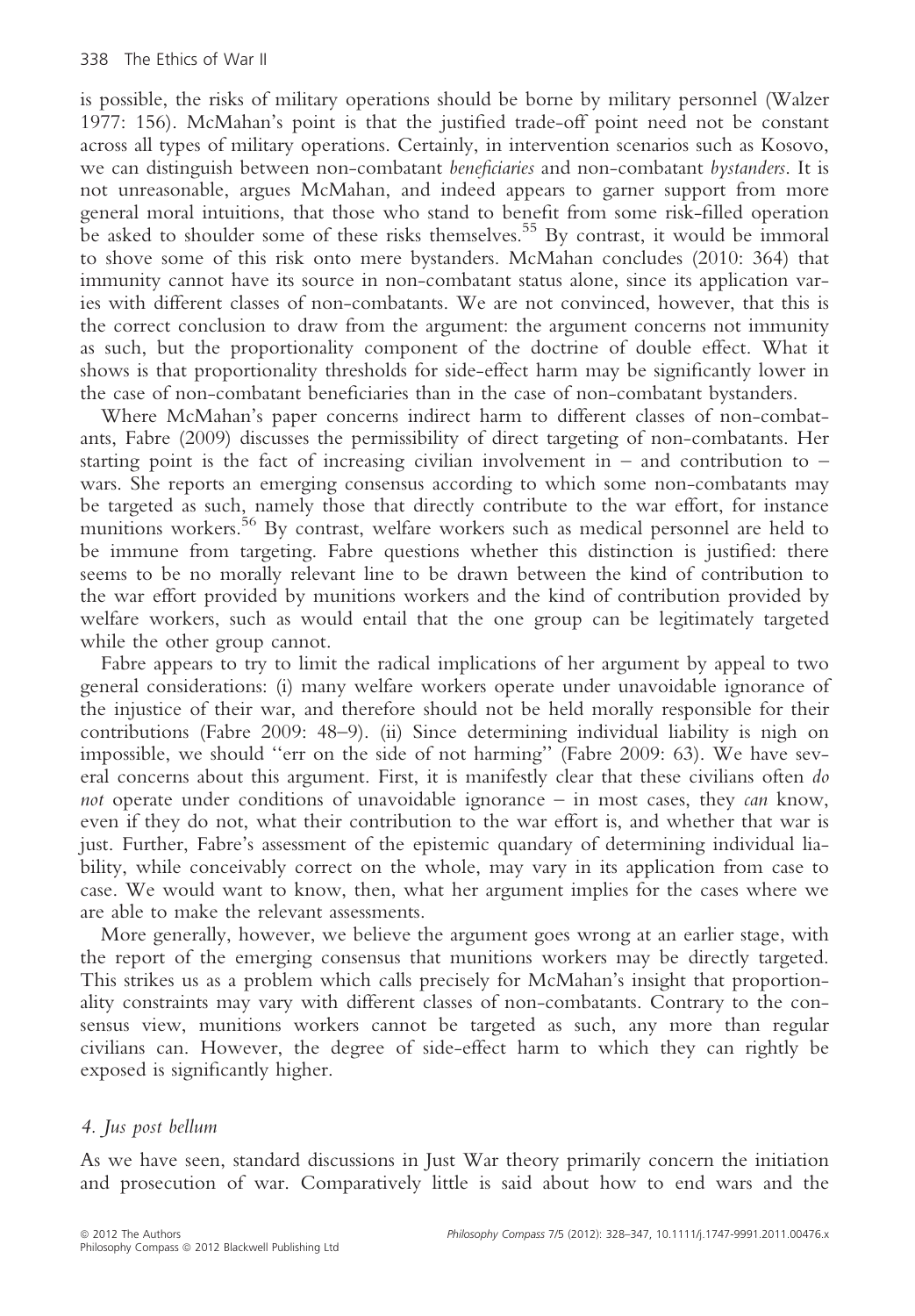conduct to be observed in their aftermath.<sup>57</sup> Brian Orend, in particular, has sought to fill this gap, developing a distinct set of moral guidelines for a *jus post bellum*.<sup>58</sup> As he points out (2002: 43), the lack of such a generally accepted code for terminating war is likely to lead to prolonged fighting and greater probability of relapse into conflict.

The first question to ask within the *jus post bellum* is what the goal of war is. This naturally connects the jus post bellum with the question of right intention. While the primary goal of a just war is the vindication of those rights whose violation provided us with just cause, our aim cannot simply be a return to the conditions that obtained prior to the war, the status quo ante bellum.<sup>59</sup> In most cases, this would be neither possible nor desirable. Once the war is over, we can rightly demand war crimes trials for the instigators of unjust wars as well as compensation for its victims. However, the call for compensation must be tempered by a sense of proportionality: in particular, there should be no sweeping sanctions, as these cut too deeply into social life and thereby threaten the long-term prospects for peace.

On this point, Orend's analysis differs importantly from Walzer's. Orend takes seriously the possibility that, at least in some cases, compensation can be sought primarily from the fortunes of the political leaders guilty of instigating the unjust war. This would introduce further disincentives for leaders to start such wars, and would spare the population from having to pay for political decisions over which, in most cases, they had no say.<sup>60</sup>

Further, while Walzer argues that we should be extremely reluctant to seek regime change or political restructuring after war,  $61$  Orend, by contrast, holds that the jus post bellum is consistent with seeking some measure of ''political rehabilitation'' for defeated aggressor states. Exactly what measures are appropriate will depend on the specifics of the case. But our legitimate interest in ''reasonable security against future attack'' (Walzer 1977: 118) grounds a general presumption in favor of imposing such measures, according to Orend.<sup>4</sup>

## 5. Conclusion

We have seen throughout that there is a high degree of interconnection between the various principles of *jus ad bellum*, on the one hand, and the principles of the *jus in bello*, on the other. However, our discussion has been consistent with the assumption that the two sets of principles are independent of each other. This assumption is strongly entrenched in Just War theory,  $63$  forcefully expressed, for instance, in our opening quote from Michael Walzer. On Walzer's view, a fundamental tenet of Just War theory is that a just war can be unjustly fought, and vice versa: an unjust war can be justly fought.<sup>64</sup>

It remains uncontroversial, of course, that a war which satisfies all of the ad bellum criteria may nonetheless be unjustly fought. But the converse view that a war lacking just cause can be justly fought has recently come under serious scrutiny. Walzer's view affirms the ''moral equality of soldiers'': just and unjust combatants possess ''an equal right to kill," provided they stay within the bounds of the *jus in bello*.<sup>65</sup> In a sweeping criticism of this assumption, Jeff McMahan has argued that one's justification for using lethal force must surely depend on the justice of one's cause.<sup>66</sup> Only combatants fighting for an unjust cause have made themselves morally liable to be harmed or killed. If this is right, then no strict sense can be made of the claim that the jus ad bellum and the jus in bello can be evaluated independently of each other: combatants fighting for an unjust cause simply cannot satisfy the jus in bello criteria.

From the standpoint of ethical theory, it is not hard to see where the Walzerian paradigm arguably goes astray. Walzer's starting point is the legal convention that soldiers on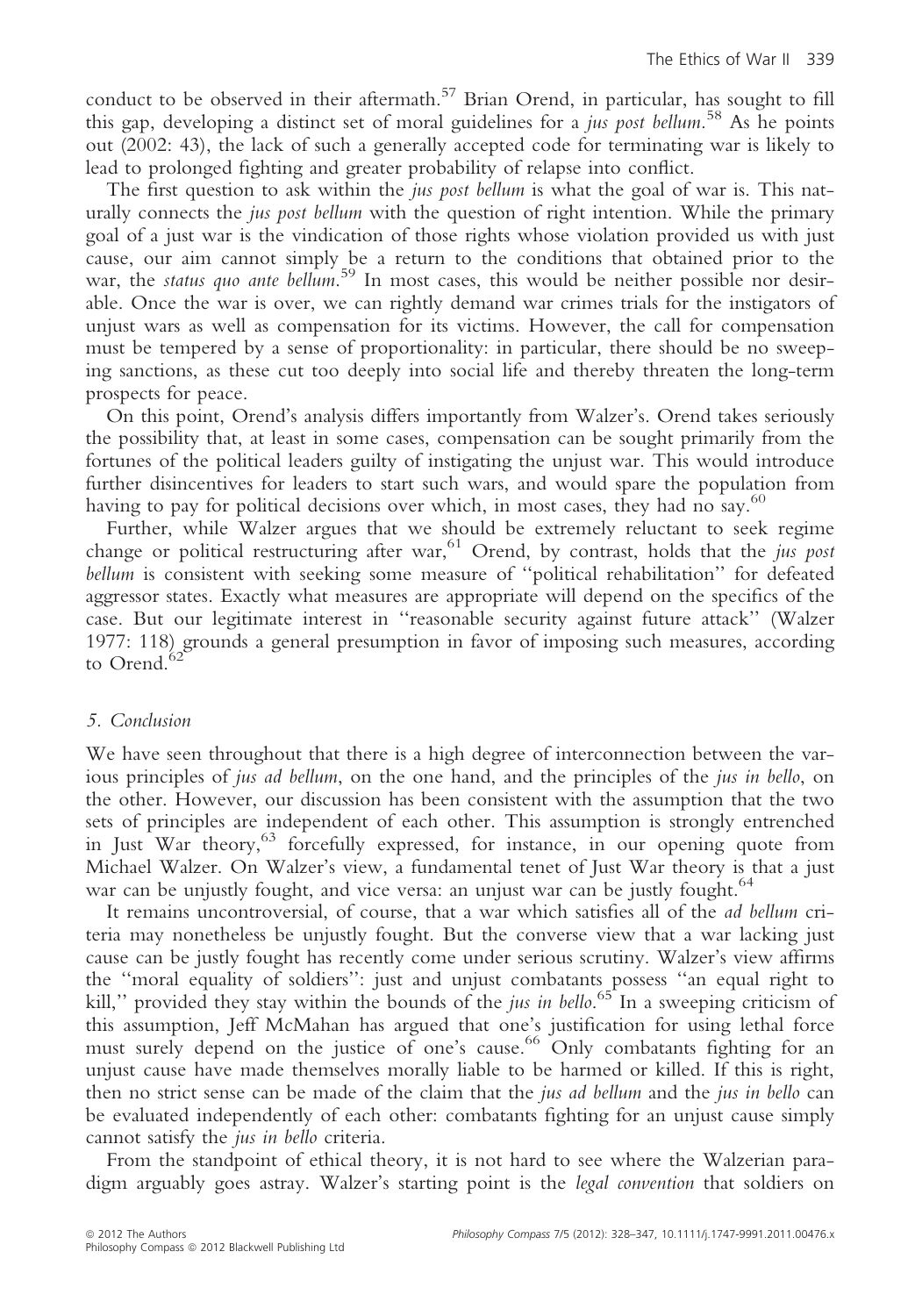both sides of a war are to be treated as equals.<sup>67</sup> He combines this with the moral sentiment that we ought not to punish, and indeed ought to praise, commanders and soldiers who fight for an unjust cause but nonetheless abide by the war convention. But as McMahan points out, $68$  these elements entail the moral equality of combatants only if we wrongly conflate the categories of excuse and justification. To say that there are various factors (including duress and ignorance) which excuse unjust combatants from prosecution or even from moral condemnation is not to say that they are justified in killing. That remains the exclusive remit of soldiers fighting for a just cause.

From the standpoint of ethical practice, by contrast, the debate between Walzer and McMahan appears rather to concern competing strategies for limiting wars, their impact and incidence. The doctrine of moral equality continues to play an important role in international affairs, not least through the Geneva Conventions and the work of the International Committee of the Red Cross. Walzer believes that by making it known to soldiers that they will be held accountable for their conduct irrespective of the justice of their cause, we provide an incentive for soldiers on all sides to abide by the war convention, thereby reducing the impact of war. By contrast, if soldiers believed they would be condemned merely for participating on the losing side, they would lack an important incentive to limit their conduct.

McMahan does not dispute this. Rather, he argues that the doctrine of moral equality must bear some part of the blame for the incidence of wars, inasmuch as a government's ability to recruit military personnel for unjust wars depends on their beliefs about the morality of participation in war. If soldiers were disabused of the notion that such justification is independent of the justice of the war's cause, this ''could make a significant practical difference to the practice of war'' (McMahan 2009: 7).

Whatever our confidence in the soundness of this projection – minimally, one should make note of the distinction between believing that one's war is just and believing that one's war satisfies the Just War criteria – McMahan's proposal does make an important point about the normative horizon of Just War theory. Limiting the scope and damage of the wars that do occur, while certainly a worthy goal, should not be our sole aim. Even more important is to find ways of reducing the frequency of war. If stronger disincentives for resorting to unjust war were in place, and the underlying inequalities which lead to war were reduced, we would certainly have a more peaceful world.

# Acknowledgement

Work on this article was funded in part by a grant from the Research Council of Norway. The authors are grateful to Jeff McMahan and Sam Black for generous feedback on an earlier draft.

# Short Biographies

Endre Begby (Ph.D., University of Pittsburgh, 2008) is a post-doctoral fellow at the Centre for the Study of Mind in Nature (CSMN) at the University of Oslo. He specializes in philosophy of mind and language, and in political philosophy. His work in the latter area is primarily focused on relations between domestic and international justice, specifically on questions of state sovereignty, self-determination, and intervention. Recent work includes ''Human Security and Liberal Peace'' (with J. Peter Burgess) and ''Rawlsian Compromises in Peacebuilding?'' (both in Public Reason), ''Collective Responsibility for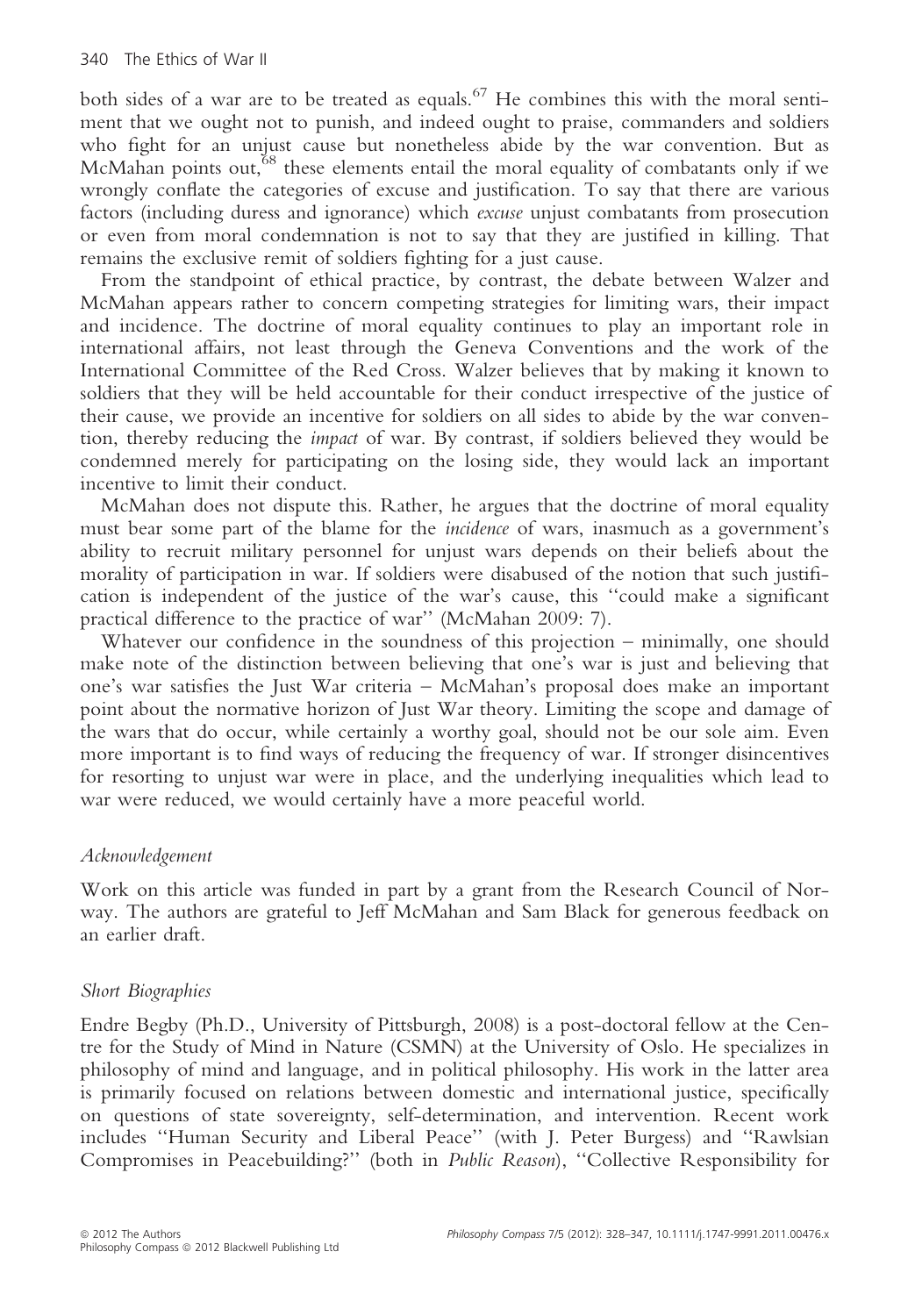Unjust Wars'' (forthcoming in Politics), as well as ''Concepts and Abilities in Anti-Individualism'' (forthcoming in Journal of Philosophy).

Gregory M. Reichberg (Ph.D., Emory University, 1990) is Research Professor at the Peace Research Institute Oslo (PRIO), and is now serving as Director of PRIO's Cyprus Centre in Nicosia. His work concentrates on the ethics of war and peace, with a special focus on the history of just war doctrines. His recent publications include ''Aquinas's Typology of Peace and War'' (Review of Metaphysics), and (with Henrik Syse), Religion, War and Ethics: A Sourcebook (Cambridge University Press, forthcoming 2012). He is currently writing a monograph on Aquinas's approach to issues of war and peace.

Henrik Syse (Ph.D., University of Oslo, 1997) is Senior Researcher at the Peace Research Institute Oslo (PRIO) and Associate Professor at the Norwegian Defense University College. He is also chief editor of the Journal of Military Ethics. He has done work within various areas of ethics and political philosophy, including the ethics of war and peace. His recent publications include Natural Law, Religion, and Rights (2007), two Norwegian monographs on the virtue of moderation (2009) and on religion (2011) respectively, as well as several journal articles on international ethics and the ethics of warfare. From 2005 to 2007 he was Head of Corporate Governance for the Norwegian Central Bank's Investment Management unit (NBIM), which manages the Norwegian Government Pension Fund Global, currently the world's largest Sovereign Wealth Fund.

### Notes

\* Correspondence: CSMN, IFIKK, P.O. Box 1020, 0315 Oslo, Norway. Email: endre.begby@gmail.com.

<sup>1</sup> Walzer (1977).<br><sup>2</sup> These criteria are the product of a moral discourse stretching back to the early middle ages and arguably to antiquity. For an overview of their development, see our companion piece ''The Ethics of War. Part I: Historical Trends."<br> $3 \text{ Cf. Walzer (1977: 51–3), and Coadv (2008: 58–63) for criticism.}$ 

<sup>4</sup> Walzer (1977): ch. 6. For Walzer, these restrictions express a commitment to what he calls the legalist paradigm (Walzer 1977: 58–63). Walzer has since tempered his stance on this topic; cf. Walzer (1980, 1994, 2002a). See Begby (2003) for details.

<sup>5</sup> Other important contributions include Walzer (1994, 2002a), Beitz (1979: 77–92), Slater and Nardin (1986), Hoffman (1996), Shue (1997), Annan (1999), Wheeler (2000), Lucas (2001), Miller (2003), Young (2003), Buchanan (2004), Téson (2005); Nardin (2005), and Altman and Wellman (2008). Pattison (2010b) surveys both the ethical, political, and legal dimensions of the problem of intervention, while Bass (2008) offers a much needed historical perspective.

<sup>6</sup> The 2001 report of the International Commission on Intervention and State Sovereignty, The Responsibility to Protect, offers a strong statement in favor of an emerging norm of intervention. See Bellamy (2009, 2010) for an assessment of the Report and its legacy.

<sup>7</sup> This is connected with the criterion of right authority, which we will discuss below: it would seem (near) obvious that legitimate state governments possess the authority to judge on self-defense; however, defense of others seems a different matter.

<sup>8</sup> This is connected with the criterion of right intention, more about which below. Moreover, regime change and political-institutional reform involve long-term commitments that interveners are not always willing or able to undertake. On this, see Walzer (1994, 2002a).

 $9$  Cf. Crawford (2003), McMahan (2004a), Luban (2004), Buchanan and Keohane (2004), Kaufman (2005), Buchanan (2006), Miller (2008), Fletcher and Ohlin (2008): ch. 7, and the essays in Shue and Rodin (2007).<br><sup>10</sup> Roth (2006) and Johnson (2006)

<sup>11</sup> Cf. Walzer (1977): ch. 5, Crawford (2003), McMahan (2004a), Luban (2004), Miller (2008), and Fletcher and Ohlin (2008): ch. 7. Famously, the 2002 US National Security Strategy document conflates these two categories.

<sup>12</sup> Walzer (1977: 80–5) cites Israel's first strike in the Six Day War as such a case. See Coady (2008: 100–2) for critical discussion.

<sup>13</sup> This was one of the rationales advanced by classical theorists to justify preventive use of military force. See Reichberg (2007).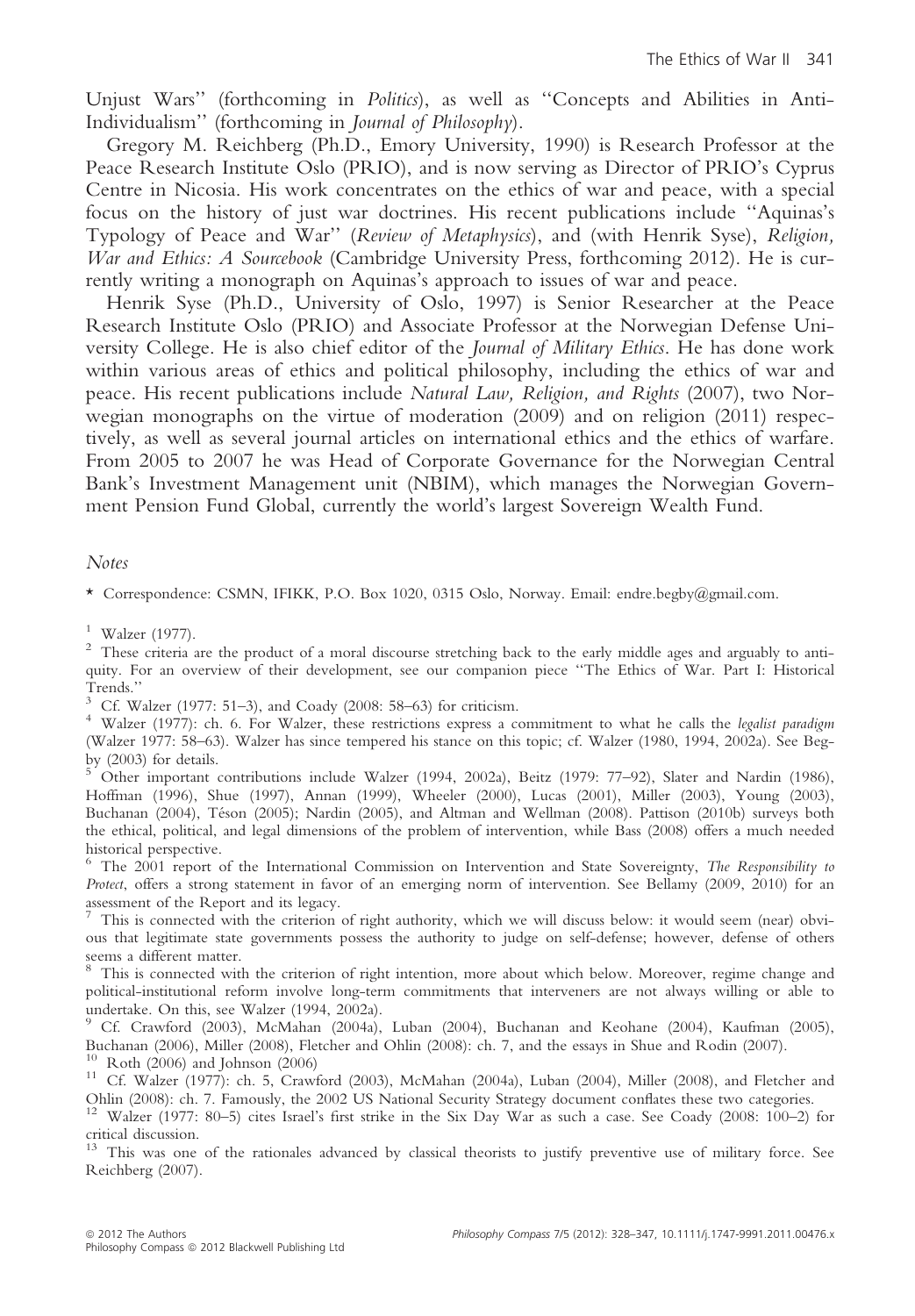<sup>14</sup> Rodin (2003, 2004). See also Norman (1995) for a similar argument.<br><sup>15</sup> This is an important aspect of what Walzer (1977: 58–9) calls the "domestic analogy."<br><sup>16</sup> For criticism, see Téson (2004), McMahan (2004b), Hur  $(2008: 84-7).$ 

<sup>17</sup> More recently, McMahan (2005: 14–5; 16–7) has expressed doubts about this, but allows that the circumstances which might challenge the principle would be extremely rare.<br><sup>18</sup> See also Mollendorf (2008), and Rocheleau (2010).

<sup>19</sup> There is also the question of whether both sides (or all sides) to a war may possess just cause (cf. McMahan 2005: 19–20). This question of bilateral justice has important historical precedent (cf. Reichberg 2008a), but can barely be cogently raised in the Walzerian view (at least with respect to jus ad bellum; as shown in Section 5 below, on the level of the jus in bello Walzer endorses bilateral justice under the heading of the ''moral equality of soldiers''), due to its restrictive conception of just cause: if only territorial aggression can provide just cause, then only one side can have it; i.e., the side which is aggressed upon. With the more expansive view of just cause which is currently gaining acceptance, these matters are less clear.

Cf. Brown (2011). Note, though, that this is not a purely procedural criterion. Holding de facto legal title to wage war (by virtue of a public office) does not entail having the moral authority and competence to do the same. A de facto legitimate authority may forfeit its moral right to wage war through incompetence or corruption. On this, see Syse and Ingierd (2005).

<sup>21</sup> For instance, two otherwise excellent book-length studies on the morality of secession, Buchanan (1991), and Wellman (2005), have strikingly little to say about the subject. Moltchanova (2005), Fabre (2008), and Fotion (2006, 2008) offer glimpses in a more promising direction.

Reflection on these issues was an element in the tradition which has since been lost as Just War theory has sought to accommodate itself to the emerging state-centered international law. See, for instance, Aquinas's treatment of just insurrection in Summa Theologiae II-II, q. 42, a. 2 (reprinted in Reichberg, Syse, and Begby 2006: 185–6) and Grotius' discussion of "mixed war" in *De jure belli at patis* (Reichberg, Syse, and Begby 2006: 394–400).

<sup>23</sup> For a dissenting view, see Brown (2011), Johnson (1999: 58–66, 98–101, 103–9), and Johnson (2006: 114ff).<br><sup>24</sup> Cf. Walzer (2003).<br><sup>25</sup> Cf. Richmond (2006, 2011). For critical analysis of this line of thought, see Beg (2010).<br>
<sup>26</sup> As is illustrated by the case of Iraq, these two phases will sometimes overlap to a considerable degree.

<sup>27</sup> See Pogge (2001, 2005), and Pattison (2010b): ch. 8 for reflections.<br><sup>28</sup> Already among classical theorists after Aquinas, there was a tendency to replace right intention with what Suarez termed "debitus modus," the right manner of waging war (see Reichberg, Syse, and Begby 2006: 360ff). Koeman (2007), Cole (2011), and Tesón (2011) are recent attempts to reinvigorate the criterion of right intention.

<sup>29</sup> See also McMahan (2005) and Hurka (2007) for further discussion.<br><sup>30</sup> Cf. Anscombe (1939: 74–5) (selection reprinted in Reichberg, Syse, and Begby 2006: 632). See also McMahan  $(2005: 2-3)$ .

 $31$  Proportionality also appears among the *jus in bello* criteria which we discuss below. For a thorough review of the legal discourse surrounding proportionality, *ad bellum* and *in bello*, see Gardam (2004).

 $^{32}$  Gray (2008: 150).<br> $^{33}$  Gray (2008: 150).<br> $^{34}$  Hurka (2008: 129). By contrast, David Rodin maintains that necessity and proportionality are logically indepen-

dent (Rodin 2003: 42).<br><sup>35</sup> Cf. Hurka (2005: 35–6), and Walzer (1977: 94–5).

<sup>36</sup> McMahan (2009: 21–4, 155–202).<br><sup>37</sup> Cf. Johnson (1999), National Conference of Catholic Bishops (1983), and Lackey (1989).<br><sup>38</sup> Following McMahan's analysis, Hurka's account would appear overly restrictive if taken t portionality.<br><sup>39</sup> Cf. Kavka (1991), and Hurka (2005).

 $39$  See Harbour (2011) for a justification of defensive action even against seemingly hopeless odds, on grounds that more intermediary goals could still be reached, such as stalling, letting certain people or institutions move to safety, as well as displaying and strengthening morale. Some of these points arguably apply to Norway in 1940 as well as to the Finnish cause against the Soviets in 1939–1940. For a review of these issues, see Coppieters and Fotion  $(2008)$ : chs. 4–5.

Suarez, On War, section IV, §10 in Suarez (1944), selections reprinted in Reichberg, Syse, and Begby (2006: 352–3). For further reflection on the success condition for legitimate self-defense, see Statman (2008).

 $\frac{42}{13}$  For discussion, see Rawls (1995, 1999), Toner (2005), Orend (2006): ch. 5, Statman (2006), and Cook (2007).<br><sup>43</sup> For instance, Iraq's non-compliance with a long line of UN resolutions. See Miller (2008: 54–6) nating discussion.

<sup>44</sup> Cf. Walzer (2002b).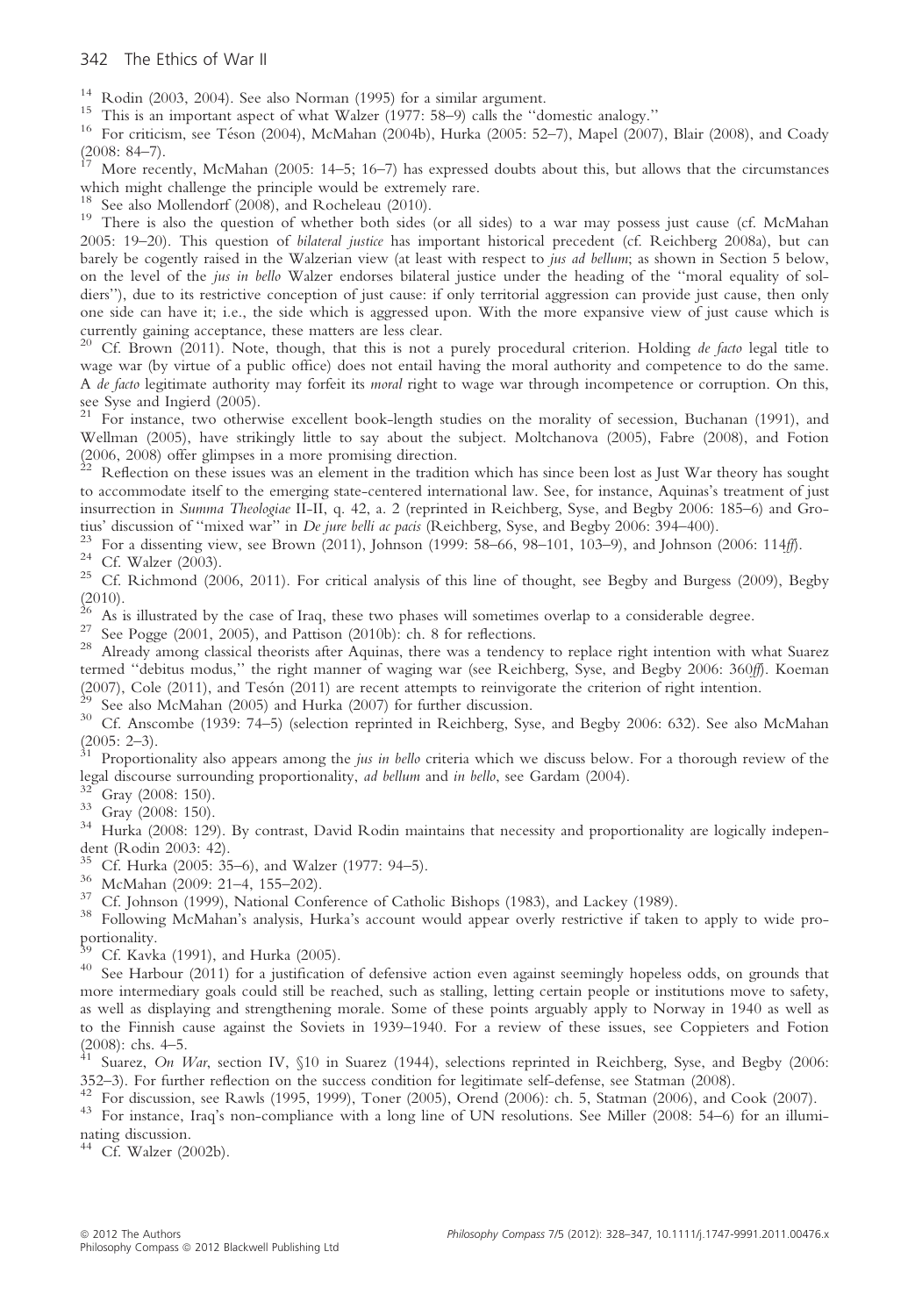<sup>45</sup> Thus, we note in passing that preventive strikes cannot, virtually by definition, constitute last resort. To some, this will constitute a further consideration against the idea of preventive strikes. To others, however, it may constitute a further consideration against the criterion of last resort, which they see as already buckling under pressure from the modern realities of war and international politics.

<sup>46</sup> The sanctions regime in Iraq (1990–2003) is a much-debated example. Cf. Ali and Shah (2000), Global Policy Forum (2002).<br><sup>47</sup> Cf. Hurka (2005: 44–5).

<sup>48</sup> Walzer (1977): ch. 16. See Section 2.5 above for further discussion and references.<br><sup>49</sup> Walzer himself discusses it in terms of "[o]verriding the rules of war" (Walzer 1977: 255).<br><sup>50</sup> The combatant/non-combatant di prisoners of war) are not combatants, and it remains a matter of contention whether some civilians (e.g., politicians

or intelligence analysts) may be counted as combatants.<br><sup>51</sup> Cf. Anscombe (1957: 66–7; 1961: 54–5, 58). Another standard application of the doctrine of double effect is the problem of abortion (cf. Foot 1978).

<sup>52</sup> Aquinas, Summa theologiae, II-II Q. 64, art. 7, reprinted in Reichberg, Syse, and Begby (2006: 190–1). For an

alternative reading of this passage, see Reichberg (2005).<br><sup>53</sup> See Quinn (1989), Kagan (1989): ch. 4, McIntyre (2001), and Scanlon (2008) for important contributions.

<sup>54</sup> See also Shue 2011.<br><sup>54</sup> See also Shue 2011.<br><sup>55</sup> We must point out, though, that McMahan is emphatically not seeking to justify NATO's conduct in Kosovo. Cf. McMahan (2010: 373).

<sup>56</sup> Cf. Walzer (1977: 146), Nagel (1972: 139–40), and Coady (2008: 111–4). Here we leave aside the important matter of increasing civilian participation in de facto combat situations, for instance through private security companies such as Blackwater. On this, see Walzer (2008), Coady (2008): ch. 10, Pattison (2008, 2010a), Lucas (2009), Hedahl (2009), Fabre (2010), and Baker (2011).

<sup>57</sup> An important precedent is Kant's discussion in Metaphysics of Morals, reprinted in Reichberg, Syse, and Begby (2006: 539–41).<br>
<sup>58</sup> Cf. Orend (2000a,b; 2002), Bass (2004). For critical analysis, see Bellamy (2008) and Evans (2009).

<sup>59</sup> See also Walzer (1977: 119).<br><sup>60</sup> See also Bass (2004: 408–11) for further reflection. For more general discussions concerning the morality of imposing collective responsibility for post-war reparations, see Miller (2007): ch. 5, Parrish (2009), Stilz (2011), Pasternak (2011) and Begby (forthcoming).

For See Bass (2004: 390–6) for counterconsiderations.<br>  $\frac{63}{2}$  Although it is important to note that this view was not developed systematically until the 18th century, by writers such as Wolff and Vattel. Earlier Just War theorists tended to treat the two spheres as continuous. On this, see Reichberg (2008b).

<sup>64</sup> Cf. Walzer (1977: 21). Walzer believes this view is supported by our differential judgments of the conduct of Erwin Rommel and Arthur ''Bomber'' Harris during WWII. While there is no question who fought with just cause, Walzer observes that we commend Rommel's war conduct and condemn Harris's in a way that testifies to the independence of *jus ad bellum* and *jus in bello*. (Cf. Walzer 1977: 38–40; 323–4.)

the independence of independence of  $\frac{65}{16}$  Walzer (1977: 41).<br>
66 Cf. McMahan (2004c, 2009). For further discussion, see McPherson (2004), Øverland (2006), Walzer (2007), and Benbaji (2008, 2009); and the essays collected in Rodin and Shue (2008). McMahan (2009) acknowledges that his rejection of the independence thesis links up with classical Just War theory, as explained by Reichberg (2008b).

<sup>67</sup> Cf. Fletcher and Ohlin (2008: 20).<br><sup>68</sup> McMahan (2009): ch. 3.

### Works Cited

Ali, Mohamad M. and Iqbal H. Shah. 'Sanctions and Childhood Mortality in Iraq.' The Lancet 355.9218 (2000): 1851–7.

Altman, Andrew and Christopher Heath Wellman. 'From Humanitarian Intervention to Assassination: Human Rights and Political Violence.' Ethics 118.2 (2008): 228–57.

Annan, Kofi. 'Two Concepts of Sovereignty.' The Economist 352. September 18 (1999): 49–50.

Anscombe, G. E. M. 'The Justice of the Present War Examined.' Reprinted in Collected Philosophical Papers of G.E.M. Anscombe, Vol. 3: Ethics, Religion, and Politics. Oxford: Basil Blackwell, 1981, 1939. 72–81.

——. 'Mr. Truman's Degree.' Reprinted in Collected Philosophical Papers of G.E.M. Anscombe, Vol. 3: Ethics, Religion, and Politics. Oxford: Basil Blackwell, 1981, 1957, 62–71.

——. 'War and Murder.' Reprinted in Collected Philosophical Papers of G. E. M. Anscombe, Vol. 3: Ethics, Religion, and Politics. Oxford: Basil Blackwell, 1981, 1961. 51–61.

Baker, Deane-Peter. Just Warriors, Inc: The Ethics of Privatized Force. New York: Continuum Publishing, 2011.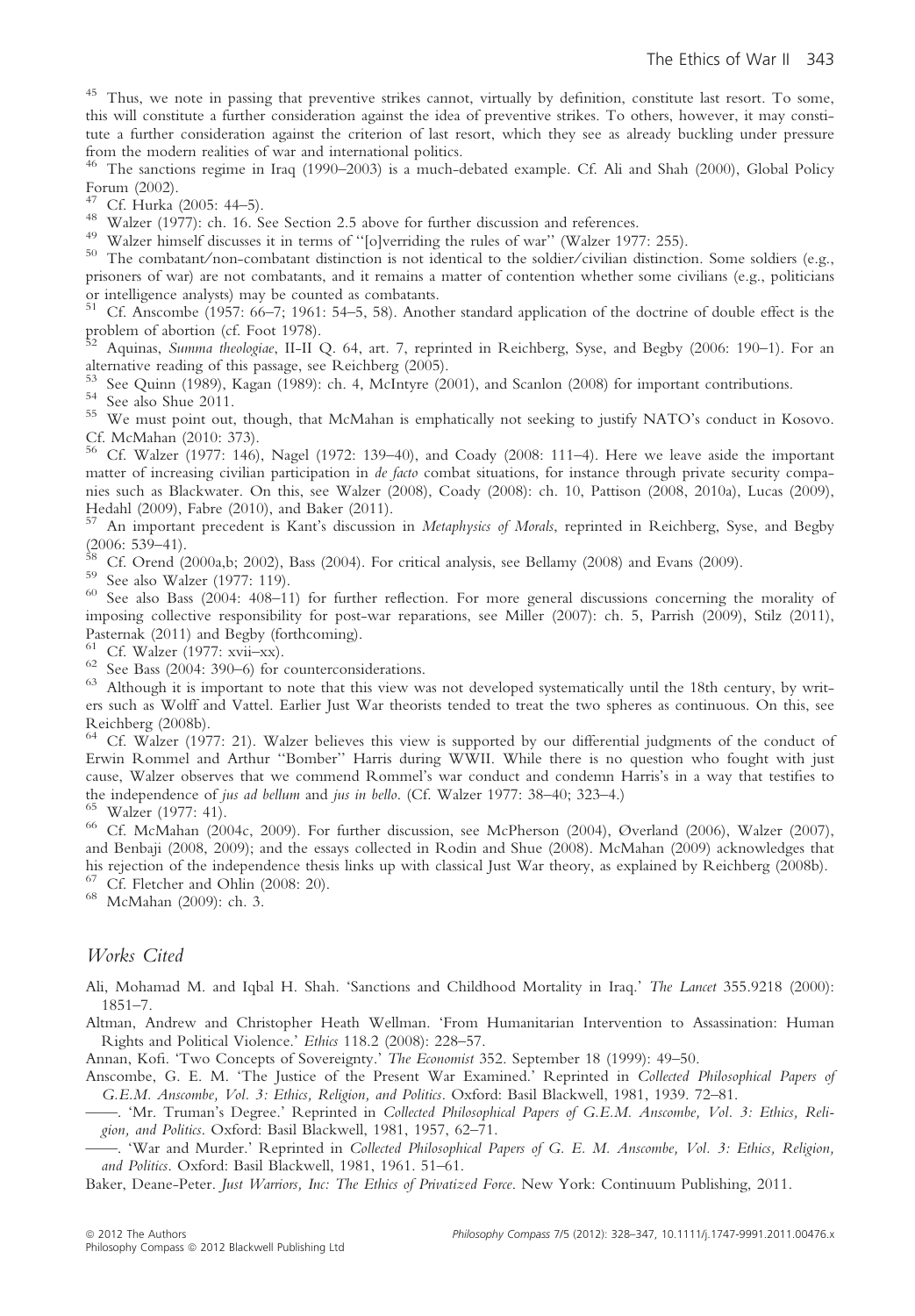Bass, Gary J. Freedom's Battle: The Origins of Humanitarian Intervention. New York: Vintage Books, 2008.

——. 'Jus Post Bellum.' Philosophy & Public Affairs 32.4 (2004): 384–412.

Begby, Endre. 'Liberty, Statehood, and Sovereignty: Walzer on Mill on Non-Intervention.' Journal of Military Ethics 2.1 (2003): 42–62.

——. 'Collective Responsibility for Unjust Wars.' Politics, forthcoming.

——. 'Rawlsian Compromises in Peacebuilding? Response to Agafonow.' Public Reason 2.2 (2010): 52–60.

—— and J. Peter Burgess. 'Human Security and Liberal Peace.' Public Reason 1.1 (2009): 91–104.

Beitz, Charles R. Political Theory and International Relations. Princeton, NJ: Princeton University Press, 1979.

Bellamy, Alex J. 'The Responsibility to Protect – Five Years on.' Ethics & International Affairs 24.2 (2010): 143–69.

——. Responsibility to Protect: The Global Effort to End Mass Atrocities. Malden, MA: Polity Press. 2009.

——. 'The Responsibilities of Victory: Jus Post Bellum and the Just War.' Review of International Studies 34.4 (2008): 601–25.

Benbaji, Yitzhak. 'A Defense of the Traditional War Convention.' Ethics 118.3 (2008): 464–95.

——. 'The War Convention and the Moral Division of Labor.' Philosophical Quarterly 59.237 (2009): 593–617.

Blair, Jacob. 'Tensions in a Certain Conception of Just War as Law Enforcement.' Res Publica 14.4 (2008): 303–11.

Brown, Davis. 'Judging the Judges: Evaluating Challenges to Proper Authority in Just War Theory.' Journal of Military Ethics 10.3 (2011): 133–47.

Buchanan, Allen. 'Institutionalizing the Just War.' Philosophy & Public Affairs 34.1 (2006): 2–38.

——. Justice, Legitimacy, and Self-Determination: Moral Foundations for International Law. New York: Oxford University Press, 2004.

——. Secession: The Morality of Political Divorce from Fort Sumter to Lithuania and Quebec. Boulder, CO: Westview Press, 1991.

- and Robert O. Keohane. 'The Preventive Use of Force: A Cosmopolitan Institutional Proposal.' Ethics & International Affairs 18.1 (2004): 1–22.

Crawford, Neta C. 'The Slippery Slope to Preventive War.' Ethics & International Affairs 17.1 (2003): 30–6.

Coady, C. A. J. Morality and Political Violence. Cambridge: Cambridge University Press, 2008.

Cole, Darrell. 'War and Intention.' Journal of Military Ethics 10.3 (2011): 174–91.

Cook, Martin L. 'Michael Walzer's Concept of Supreme Emergency.' Journal of Military Ethics 6.2 (2007): 138–51.

Coppieters, Bruno and Nick Fotion. Moral Constraints on War: Principles and Cases. 2nd edition. Lanham, MD: Lexington Books, 2008.

- Evans, Mark. 'Moral Responsibility and the Conflicting Demands of Jus Post Bellum.' Ethics & International Affairs 23.2 (2009): 147–64.
- Fabre, Cécile. 'Cosmopolitanism, Just War Theory, and Legitimate Authority.' International Affairs 84.5 (2008): 963–76.

——. 'Guns, Food, and Liability to Attack in War.' Ethics 120.1 (2009): 36–63.

——. 'In Defense of Mercenarism.' British Journal of Political Science 40.3 (2010): 539–59.

- Fletcher, G. P. and J. D. Ohlin. Defending Humanity: When Force is Justified and Why. New York: Oxford University Press, 2008.
- Foot, Philippa. 'The Problem of Abortion and the Doctrine of Double Effect.' Virtues and Vices and Other Essays in Moral Philosophy. Oxford: Oxford University Press, 1978. 19–32.

Fotion, Nicholas. 'Two Theories of Just War.' Philosophia 34 (2006): 53–64.

——. War and Ethics: A New Just War Theory. London: Continuum Publishing, 2008.

Gardam, Judith. Necessity, Proportionality, and the Use of Force by States. Cambridge: Cambridge University Press, 2004.

Global Policy Forum. Iraq Sanctions: Humanitarian Implications and Options for the Future. (2002). [Online]. Retrieved on 10 January 2011 from http://www.globalpolicy.org/component/content/article/170/41947.html.

Gray, Christine. International Law and the Use of Force. 3rd edition. Oxford: Oxford University Press, 2008.

Grotius, Hugo. De Jure Belli ac Pacis Libri Tres. Trans. Francis W. Kelsey, Oxford: Clarendon Press, 1925.

Harbour, Frances. 'Reasonable Probability of Success as a Criterion in the Western Just War Tradition.' Journal of Military Ethics 10.3 (2011): 230–41.

Hedahl, Marcus. 'Blood and Blackwaters: A Call to Arms for the Profession of Arms.' Journal of Military Ethics 8.1 (2009): 19–33.

Hoffman, Stanley. The Ethics and Politics of Humanitarian Intervention. Notre Dame, IN: University of Notre Dame Press, 1996.

Hurka, Thomas. 'Liability and Just Cause.' Ethics & International Affairs 21.2 (2007): 199-218.

——. 'Proportionality and Necessity.' War: Essays in Political Philosophy. Ed. Larry May. Cambridge: Cambridge University Press, 2008. 127–44.

——. 'Proportionality in the Morality of War.' Philosophy & Public Affairs 33.1 (2005): 34–66.

International Commission on Intervention and State Sovereignty. The Responsibility to Protect: Report of the International Commission on Intervention and State Sovereignty. Ottawa, ON: The International Development Research Centre, 2001.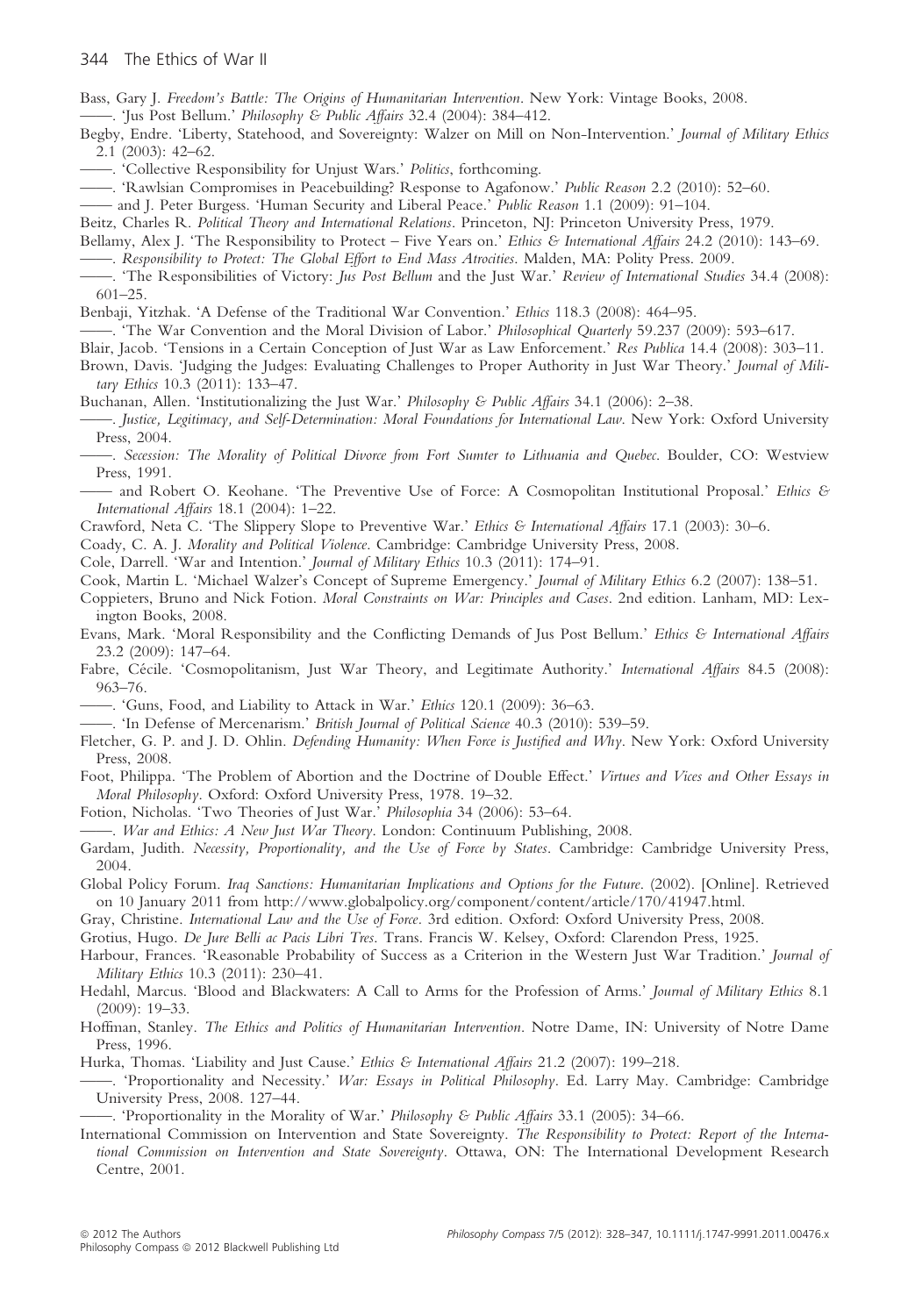- Johnson, James Turner. 'Humanitarian Intervention after Iraq: Just War and International Law Perspectives.' Journal of Military Ethics 5.2 (2006): 114–27.
- ——. Morality and Contemporary Warfare. New Haven, CT: Yale University Press, 1999.
- Kagan, Shelly. The Limits of Morality. Oxford: Clarendon Press, 1989.
- Kamm, F. M. 'Failures of Just War Theory: Terror, Harm, and Justice.' Ethics 114.4 (2004): 650–92.
- Kant, Immanuel. The Metaphysics of Morals. Trans. Mary J. Gregor, Cambridge: Cambridge University Press, 1996.
- Kaufman, Whitley. 'What's Wrong with Preventive War? The Moral and Legal Basis for the Preventive Use of Force.' Ethics & International Affairs 19.3 (2005): 23–38.
- Kavka, Gregory. 'Was the Gulf War a Just War?' Journal of Social Philosophy 22.1 (1991): 20–9.
- Koeman, Annalisa. 'A Realistic and Effective Constraint on the Resort to Force? Pre-Commitment to Jus in Bello and Jus Post Bellum as Part of the Criterion of Right Intention.' Journal of Military Ethics 6.3 (2007): 198–220.
- Lackey, Douglas. The Ethics of War and Peace. Englewood Cliffs, NJ: Prentice-Hall, 1989.
- Luban, David. 'Just War and Human Rights.' Philosophy & Public Affairs 9.2 (1980a): 160–81.
- ——. 'Preventive War.' Philosophy & Public Affairs 32.3 (2004): 207–48.
- ——. 'The Romance of the Nation-State.' *Philosophy & Public Affairs* 9.4 (1980b): 392–7.
- Lucas, George R. Jr. Perspective on Military Intervention. Berkeley, CA: University of California ⁄ Public Policy Press. 2001.
- -, 2009. 'Pirates and PMCs: Internationalism and Military Inoperability.' International Journal of Applied Philosophy 23(1): 87–94.
- Mapel, David. 'The Right of National Self-Defense.' International Studies Perspectives 8.1 (2007): 1–15.
- McIntyre, Alison. 'Doing Away with Double Effect.' Ethics 111.2 (2001): 219–55.
- McMahan, Jeff. 'The Ethics of Killing in War.' Ethics 114.4 (2004c): 693–733.
- ——. 'Just Cause of War.' Ethics & International Affairs 19.3 (2005): 1–21.
- —. 'The Just Distribution of Harms between Combatants and Noncombatants.' Philosophy & Public Affairs 38.4 (2010): 342–79.
- ——. Killing in War. Oxford: Clarendon Press, 2009.
- ——. 'Unjust War in Iraq.' The Pelican Record 41.5 (2004a): 21–33.
- ——. 'War as Self-Defense.' Ethics & International Affairs 18.1 (2004b): 75–80.
- —— and Robert McKim. 'The Just War and the Gulf War.' Canadian Journal of Philosophy 23.4 (1993): 501–41.
- McPherson, Lionel K. 'Innocence and Responsibility in War.' Canadian Journal of Philosophy 34.4 (2004): 485–506.
- Mellow, David. 'Counterfactuals and the Proportionality Criterion.' Ethics & International Affairs 20.4 (2006): 439–54.
- Miller, David. National Responsibility and Global Justice. Oxford: Oxford University Press, 2007.
- Miller, Richard B. 'Justifications of the Iraq War Examined.' Ethics & International Affairs 22.1(2008): 43-67.
- Miller, Richard W. 'Respectable Oppressors, Hypocritical Liberators: Morality, Intervention, and Reality.' Ethics and Foreign Intervention. Eds. Deen K. Chatterjee, Don E. Scheid. Cambridge: Cambridge University Press, 2003. 215–50.
- Mollendorf, Darrel. 'Jus ex Bello.' Journal of Political Philosophy 16.2 (2008): 123–36.
- Moltchanova, Anna. 'Stateless National Groups, International Justice, and Assymmetrical Warfare.' Journal of Political Philosophy 13.2 (2005): 194–215.
- Nagel, Thomas. 'War and Massacre.' Philosophy & Public Affairs 1.2 (1972): 123–44.
- Nardin, Terry. 'Humanitarian Imperialism: Response to 'Ending Tyranny in Iraq.'' Ethics & International Affairs 19.2 (2005): 21–6.
- National Conference of Catholic Bishops. The Challenge of Peace: God's Promise and our Response. Washington, D.C.: Office of Publishing Services, United States Catholic Conference, 1983.
- The National Security Strategy of the United States of America. Washington, D.C.: The White House, 2002.
- Norman, Richard. Ethics, Killing, and War. Cambridge: Cambridge University Press, 1995.
- Orend, Brian. 'Jus Post Bellum.' Journal of Social Philosophy 31.1 (2000b): 117–37.
- ——. 'Justice after War.' Ethics & International Affairs 16.1 (2002): 43–56.
- ——. The Morality of War. Peterborough, ON: Broadview Press, 2006.
- ——. War and International Justice: A Kantian Perspective. Waterloo, ON: Wilfried Laurier Press, 2000a.

Parrish, John M. 'Collective Responsibility and the State.' International Theory 1.1 (2009): 119–54.

- Pasternak, Avia. 'Sharing the Costs of Political Injustices.' Politics, Philosophy, and Economics 10.2 (2011): 189–210.
- Pattison, James. 'Deeper Objections to the Privatization of Military Force.' Journal of Political Philosophy 18.4 (2010a): 425–47.
	- ——. Humanitarian Intervention and the Responsibility to Protect: Who Should Intervene? Oxford: Oxford University Press, 2010b.
- ——. 'Just War Theory and the Privatization of Military Force.' Ethics & International Affairs 22.2 (2008): 143–62.
- Pogge, Thomas. 'Preempting Humanitarian Interventions.' Freedom, Power, and Political Morality: Essays for Felix Oppenheim. Eds. Ian Carter, Mario Ricciardi. London: Palgrave, 2001. 153–70.
- ——. 'Moralizing Humanitarian Intervention: Why Jurying Fails and How Law Can Work.' Reprinted in Politics as Usual: What Lies Behind the Pro-Poor Rhetoric. Cambridge: Polity Press, 2010, 2005. 165–82.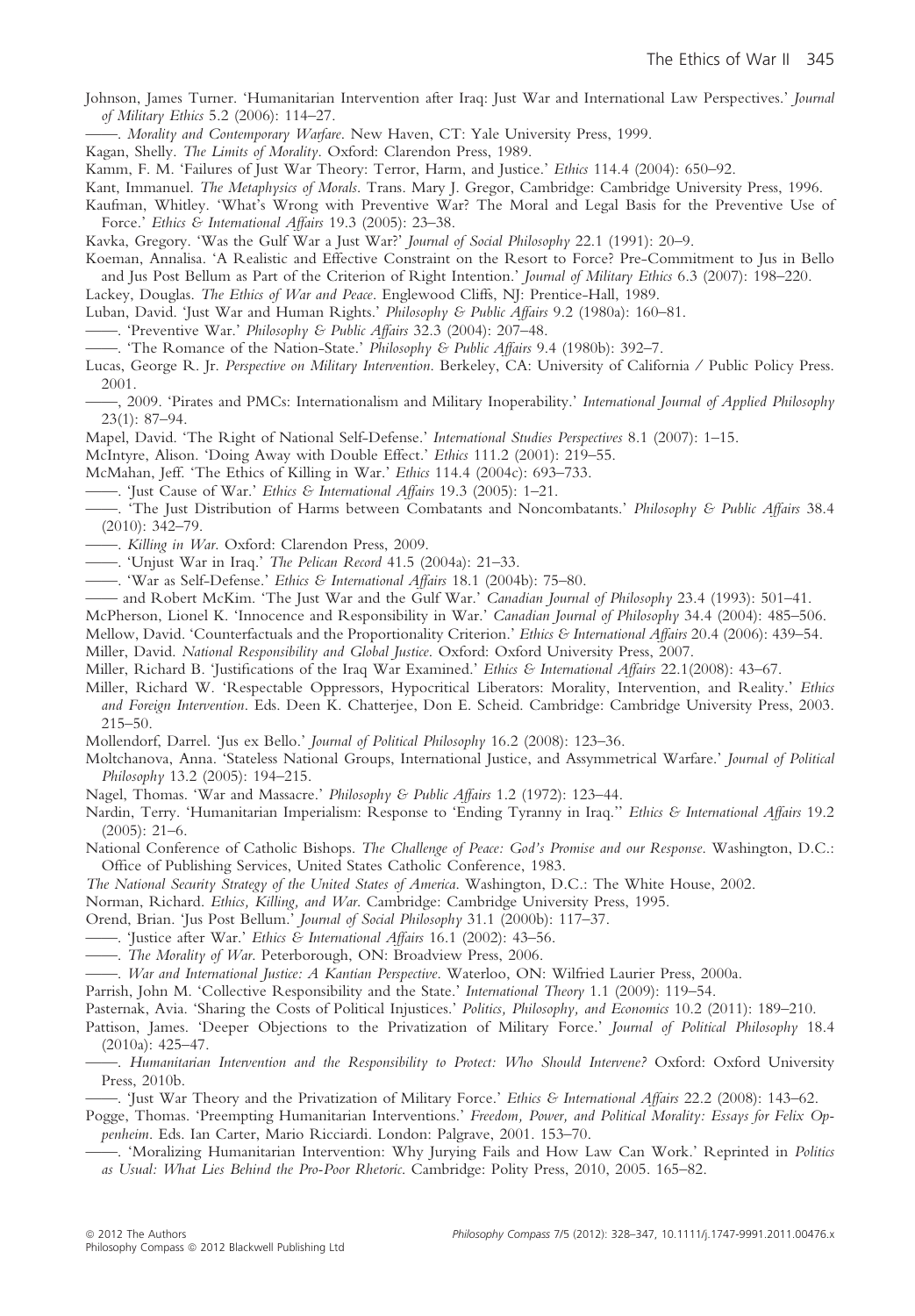Quinn, Warren S. 'Actions, Intentions, and Consequences: The Doctrine of Double Effect.' Philosophy & Public Affairs 18.4 (1989): 334–51.

Rawls, John. The Law of Peoples, with ''The Idea of Public Reason Revisited''. Cambridge, MA: Harvard University Press, 1999.

——. '50 years after Hiroshima.' John Rawls: Collected Papers. Reprinted in Ed. Samuel Freeman. Cambridge, MA: Harvard University Press, 1995. 565–72.

Reichberg, Gregory M. 'Aquinas on Defensive Killing: A Case of Double-Effect?' The Thomist 67.3 (2005): 341– 70.

——. 'Jus ad Bellum.' War: Essays in Political Philosophy. Ed. Larry May. Cambridge: Cambridge University Press, 2008a. 11–29.

——. 'Just War and Regular War: Competing Paradigms.' Just and Unjust Warriors: The Moral and Legal Status of Soldiers. Ed. David Rodin, Henry Shue, Oxford: Oxford University Press, 2008b. 193–213.

——. 'Preventive War in Classical Just War Theory.' Journal for the History of International Law 9.1 (2007): 3–33.

——, Henrik Syse and Endre Begby, Eds. The Ethics of War: Classic and Contemporary Readings. Malden, MA: Blackwell Publishing, 2006.

Richmond, Oliver P. A Post-Liberal Peace. London: Routledge, 2011.

——. 'The Problem of Peace: Understanding the 'Liberal Peace'.' Conflict, Security, and Development 6.3 (2006): 291–314.

Rocheleau, Jordy. 'From Aggression to Just Occupation? The Temporal Application of Jus Ad Bellum Principles and the Case of Iraq.' Journal of Miltary Ethics 9.2 (2010): 123–38.

Rodin, David. 'War and Self-Defense.' Ethics & International Affairs 18.1 (2004): 63–8.

——. War and Self-Defense. Oxford: Oxford University Press, 2003.

—— and Henry Shue, Eds. Just and Unjust Warriors: The Moral and Legal Status of Soldiers. Oxford: Oxford University Press, 2008.

Roth, Kenneth. 'Was the Iraq War a Humanitarian Intervention?' Journal of Military Ethics 5.2 (2006): 84–92.

Scanlon, T.M. Moral Dimensions: Permissibility, Meaning, Blame. Cambridge, MA: Harvard University Press, 2008.

Shue, Henry. 'Civilian Protection and Force Protection.' Ethics, Law and Strategy. Ed. David Whetham. Basingstoke: Palgrave Macmillan, 2011. 135–47.

——. 'Eroding Sovereignty: The Advance of Principle.' The Morality of Nationalism. Ed. Robert McKim, Jeff McMahan. Oxford: Oxford University Press, 1997. 340–59.

—— and David Rodin, eds. Preemption: Military Action and Moral Justification. Oxford: Oxford University Press, 2007.

Slater, Jerome and Terry Nardin. 'Nonintervention and Human Rights.' The Journal of Politics 48.1 (1986): 86–96.

Statman, Daniel. 'On the Success Condition for Legitimate Self-Defense.' Ethics 118.4 (2008): 659–86.

——. 'Supreme Emergencies Revisited.' Ethics 117.1 (2006): 58–79.

Stilz, Anna. 'Collective Responsibility and the State.' The Journal of Political Philosophy 19.2 (2011): 190–208.

Suarez, Francisco. Selections from Three Works of Francisco Suárez, S.J. Gladys L. Williams, trans. Oxford: Clarendon Press, 1944.

Syse, Henrik and Helene Ingierd. 'What Constitutes a Legitimate Authority?' Social Alternatives 24.3 (2005): 11–6.

Téson, Fernando. Humanitarian Intervention: An Inquiry into Law and Morality. 3rd revised ed. Ardsley-on-Hudson, NY: Transnational Publishers, 2005.

——. 'Self-Defense in International Law and Rights of Persons.' Ethics & International Affairs 18.1 (2004): 87–92.

——. 'Humanitarian Interventions: Loose Ends.' Journal of Military Ethics 10.3 (2011): 192–212.

Thomas Aquinas. Summa Theologica. Fathers of the English Dominican Province, Trans. New York: Benziger Bros, 1947.

Toner, Christopher. 'Just War Theory and the Supreme Emergency Exemption.' Philosophical Quarterly 55.221 (2005): 545–61.

Walzer, Michael. 'The Argument about Humanitarian Intervention.' Dissent 49.1 (2002a): 29–37.

——. 'Inspectors Yes, War No.' Reprinted in Arguing about War. New Haven. CT: Yale University Press, 2004, 2002b. 143–51.

——. 'Just and Unjust Occupations.' Reprinted in Arguing about War. New Haven, CT: Yale University Press, 2004, 2003. 162–8.

——. Just and Unjust Wars: A Moral Argument with Historical Illustrations. 3rd ed. New York: Basic Books, 2000, 1977.

——. 'Justice and Injustice in the Gulf War.' Reprinted in Arguing about War. New Haven, CT: Yale University Press, 2004, 1992. 85–98.

——. 'Mercenary Impulse: Is there an Ethics that Justifies Blackwater?' The New Republic (2008). [Online]. Retrieved on 10 October 2011 from: http://www.tnr.com/article/mercenary-impulse.

——. 'Response.' Journal of Military Ethics 6.2 (2007): 168–71.

——. 'The Moral Standing of States: A Response to Four Critics.' Ethics & International Affairs 9.3 (1980): 209–29.